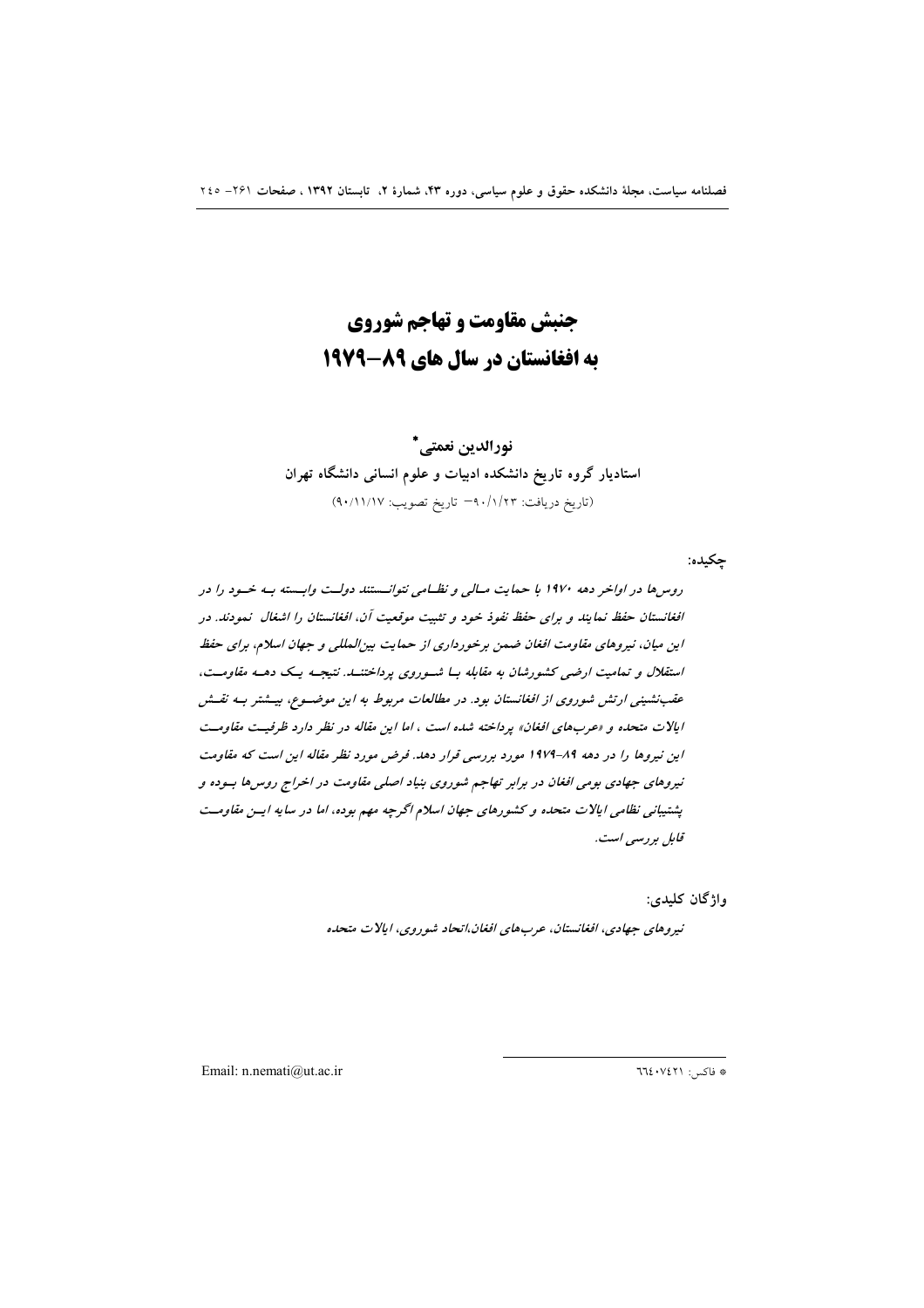#### مقدمه

يس از جنگ بين|لملل دوم و دوقطبي شدن جهــان، ايــالات متحــده و شــوروي بــا تــدوين استراتژیهای مختلف به مقابله با یکدیگر پرداختند. آنها به واسطه پیشرفتهای علمــی و فنــی در زمینههای مختلف از جمله توسعه سلاحهمای هستهای و مرگبـار، از درگیــری مــستقیم بــا یکدیگر اجتناب ورزیدند و حالتی نه جنگ و نه صلح در فضای بینالمللی که بـه دوره جنگ سرد معروف است حاکم شد.

در حالی که در اواخر دهه ۱۹۷۰، ایالات متحده با چالشهای جدی در ویتنام روبرو بود و در پی آن ناکامیهای بعدی مهم با انقلاب ایران و سپس تغییرات سیاسـی در نیکاراگوئــه رقــم خورد، سیاستمداران شوروی در همان دهه با بهرهگیری از چالشهای ایجاد شـده در سیاسـت خارجی امریکا برای حفظ رژیم دست نشانده افغانستان و گسترش نفوذ در آن منطقه، نیروهای نظامیشان را وارد آن کشور نمودند و آن را اشغال کردند.

استراتژیستهای امریکایی مدعی بودند درسی که در ویتنام آموختهاند باید به روس ها پس دهند. آنها در سطح بین|لمللی با محکوم کـردن تجـاوز و اشـغال یـک کـشور، افکـار عمـومی بینالمللی و اسلامی را علیه توسعه طلبی ارضی روسها تحریک کردند. از سوی دیگر آنهـا بــا حمایت از جریانهای اسلام سیاسی به کمک متحدان منطقهای (پاکستان، عربستان و کشورهای حوزه خليج فارس) به مقابله با شوروي پرداختند.

رفتار گزنده و ضد اسلامی دولت دست نشانده افغانستان در سایه حمایت نیروهای نظامی شوروی، باعث تشکیل هستههای مقاومت در اَن کشور شد. از بخش دیگری در جریان مقابلـه با این تجاوز، ایالات متحده با همکاری پاکستان و عربستان و با حمایتهای مالی، تسلیحاتی و آموزشی نیروهای مقاومت افغان، شورویها را در رسیدن به اهدافشان در افغانستان بـا ناکـامی مواجه ساخت. با توجه به این تحول مهم، اکنون سـئوال اصـلی در ایـن مقالـه ایـن اسـت کـه نیروهای مقاومت افغان، در روند مقابله با تهاجم شوروی چگونه سازمان یافتند.

مقاومت در برابر تهاجم شوروی و مقابله با آن در میان نیروهای مردمی افغان وجود داشــته است، پشتیبانی مالی و تسلیحاتی ایالات متحده و کشورهای متحده مسلمان آنهـا اگرچــه مهــم بوده اما در سایه مقاومت نیروهای جهادی قابل بررسی است. در این مقالـه نیروهـای مقاومـت که در پاکستان مستقر بودهاند مورد بررسی قرار گرفتهاند و سایر نیروهـای مقاومـت کـه نقـش مهمی در مبارزه بر علیه شوروی داشتهاند مورد بررسی قرار نگرفتهاند.

در پاسخ به این پرسش، مقاله در نظر دارد «ظرفیت مقاومت و نحـوه شـکل گیـری آن» را بررسی نماید. در این راه، فرض بر این است که این ظرفیت مقاومت به صورت عامل مهم تری در قیاس با تسلیحات و آموزشهای نظامی عمل نموده و در ارتباط با عوامل اخیر، به یوپایی و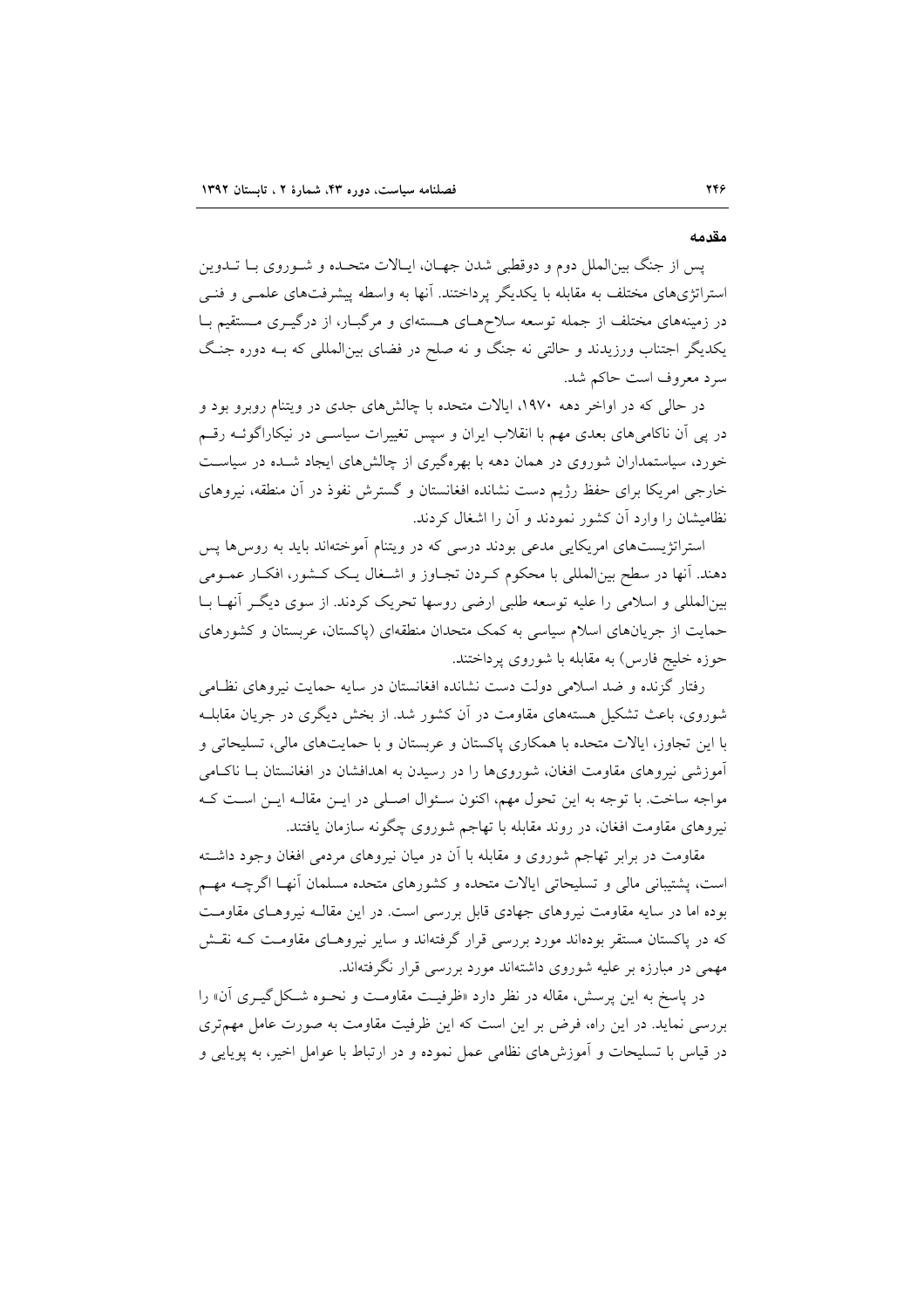تکامل بیشتری رسیده که نهایتاً تحت فشار نیروهای مقاومت، ارتش شوری از افغانستان خــارج شد.

#### رقابت قدرتها و تحولات سياسي افغانستان

افغانستان در قرن ۱۹ بـه دلایـل متعـدد از جملـه موقعیـت ژئوپلیتیـک در رقابـت روس و انگلیس و بر اساس عهدنامه یاریس (۱۸۵۷م / ۱۲۷۳ق) به عنوان کشوری حائل به وجود آمـد. انگلیس بر اساس عهدنامه گنـدمک بـه امیـر عبـدالرحمان (۱۹۰۱–۱۸۸۰م) در زمینـه سیاسـت داخلی استقلال بخشید ولی سیاست خارجی را برای خود حفظ نمود (الفنستون، ۱۳۸۸: ۸-۹۰ و رشتیا، ۱۳۷۷: ۳۰-۲۱۰). دولتمردان انگلیسی بـرای تـسلط بـر نقـاط اسـتراتژیک بـر اسـاس برآوردهـای کارگزارانشان گلداسمیت و مک ماهون با جـدا کـردن بلوچـستان، سیـستان و هلمنـد از ایـران امنیت مرزهای شـمال غـرب هندوسـتان را تـضمین کردنـد (محمـود، محمـود، ج ۷، ۱۳۷۸: ٥-۲۰۰). انگلیسی ها تا پیش از جنگ جهانی اول با حمایت از امیر حبیب الله خان (۱۹۱۹–۱۹۰۱م) نظـم و امنیت در آن کشور برقرار کردند اما شرایط پس از جنگ جهانی اول باعث شد در یک توطئه خانوادگی امیر حبیبالله به قتل برسد و پسرش امانالله خان (۱۹۲۸–۱۹۱۹م) جانشین او شـود. او در شرايط انقلاب روسيه و به وجود آمدن اتحاد جماهير شوروي، قصد داشت انگليسي ها را تحت فشار قرار دهد. امانالله خان با بهرهبرداري از احساسات ملي، مـذهبي، قـومي و حمايـت خارجی اعلام استقلال کرد و با تهاجم نیروهای انگلیسی مقابله کـرد. انگلیــسیهــا کــه معتقــد بودند حضور مستمر و دائمی برای آنها در چنین شرایطی امکان پــذیر نیــست، پیــشنهاد صــلح افغانها را پذیرفتند و در مذاکرات راولپنــدی در ســال۱۹۱۹ و ۱۹۱۹م اسـتقلال سیاسـی افغانها را به رسمیت شناختند. امانالله خـان پـس از کـسب اسـتقلال سیاسـی و مـسافرت بـه کشورهای اروپایی و آسیایی در زمینههای سیاسی، فرهنگی، اجتمــاعی و اقتــصادی اصــلاحاتی انجام داد که با واکنش نیروهای مذهبی و مل<sub>ی</sub> روبرو گردید. در زمینه سیاست خــارجی، انعقــاد قرارداد اقتصادی و همکاریهای فنی با شورویها، واکنش انگلیسیها را برانگیخت (سید رسول. ۱۳٦۳: ٤٥–١٥ و محسنیان، ۱۳۷۱: ۲۷–۱۰).

مخالفان به نام حمایت از اسلام و احکام دیانت در مناطق شمالی قیام خود را آغاز کردنــد. انگلیسیها از این شرایط بهرهبرداری کرده و به مخالفان کمک کردند که شــرایط ســختی بــرای دولت پیش آمد و امانالله خان پس از اندکی مقاومتی از کشور فـرار و بـه ایتالیـا پناهنـده شـد (Poullada, 1981: 920-2)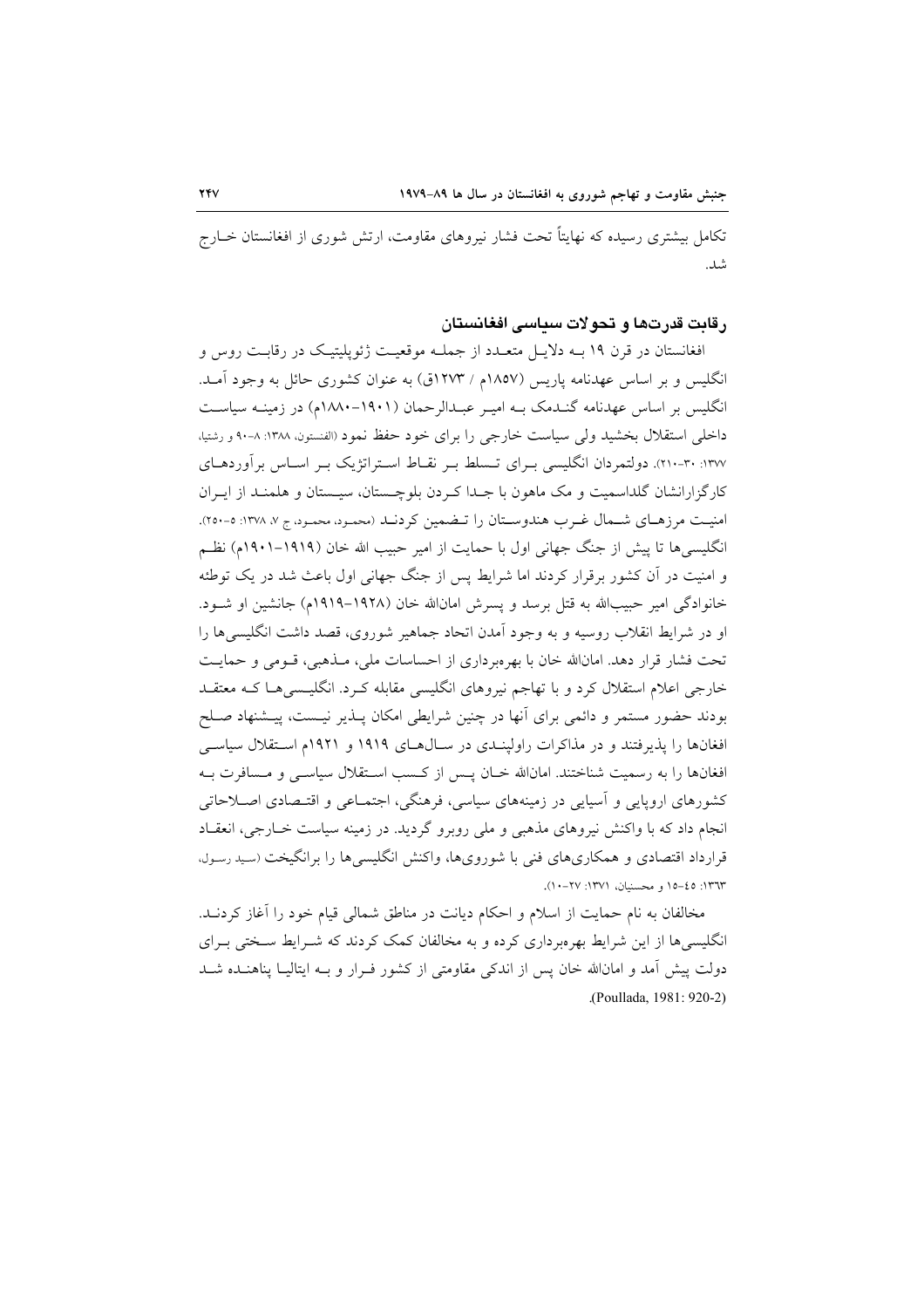رهبر مخالفان حبیبالله کبکانی معروف به بچه سقا پس از تسلط بر کابل با حکومت رعب وحشت باعث نارضایتی مردم شد که سرانجام، پـس از ده مـاه (۱۷ ژانویـه ۱۹۲۹ تــا ۱۳ اکتبـر ۱۹۲۹م)، محمد نادرخان با حمایت انگلیسی او را سرنگون کرد (دهکی، ۱۳۸۵: ۸-۲٤).

محمد نادرخان پس از تصرف کابل اعلام یادشاهی کرد و در زمان حکومتش (٣٤–١٩٢٩م) با حمایت انگلیسی سیاست سـنتی کـشورش در کمـک بـه حفاظـت از هنـد در مقابــل ســایر قدرتها را درپیش گرفت (فرخ، ۱۳۷۰ : ۲۴–۶۰۸). او سرانجام در سال ۱۹۳۳ به وسـیله دانـشجویی به نام عبدالخالق به قتل رسيد (فرمنگ، ١٣٧٤: ٣٥-٦٢٢). شاه محمدخان وزير دفاع برادرشاه مقتـول، با برقراری حکومت نظامی و اعلام پادشاهی محمدظاهر پسر شاه (٧٣-١٩٣٣) توانست انتقال آرام قدرت را مديريت كند.

#### ۲– شور و یها، اشغال افغانستان و و اکنشهای جهانی

دولتمردان شوروی در راستای دکترین برژنف در دهه مشروطه افغانستان، حمایتهای همه جانبهای از احزاب خلق و پرچم در افغانستان به وجود آوردند. آنهـا تـلاش کـردن از راههـای دیپلماتیک به وسیله احزاب مذکور قدرت را در افغانستان بدست گیرنـد امـا رونـد تحـولات بهگونهای دیگر بود. سیاستمداران شوروی معتقد بودنـد در شـرایط کنـونی ایـالات متحـده بـه دلایل مختلف از جمله شکست در ویتنام و مساله واترگیت حضوری فعال در عرصه بین|لمللی ندارد (Arnold, 1982: 129). در مقابل، از این موضوع هم آگاه بودند که احزاب وابسته به خــود توانایی کسب قدرت در افغانستان ندارند. آنها که از جاهطلبی محمد داودخان آگاه بودنـد، بـا سازماندهی نیروهای وابسته به خود در ارتش و احزاب وابسته در سال ۱۹۷۳م، کودتایی بـه رهبری محمد داودخان طراحی و اجرا کردند و پس از موفقیت کودتا، نظام پادشاهی را منسوخ و نظام جدید جمهوری به وجود آوردند (فرهنگ، ج ۲، ۱۳۸٤: ۲۸-۷۲). ژنـرال محمـد داودخـان در دوران حکومتش (۱۹۷۸–۱۹۷۳م) با تغییر قانون اساسی، واگـذاری مـسئولیتهـای دولتـی بـه اعضای حزب خلق و پرچم، و اتکای بیش از حد به شورویها، حضور گسترده مستشاران آنها در تمامي اركان حكومت و سركوب شـديد مخالفـان، كـشور را دچـار بحـران و نـاامنى كـرد. نیروهای مذهبی و ملی با مهاجرت به خارج (اکثر پاکستان) و سازماندهی طرفداران خود ادامـه حاكميت را با چالش اساسي روبرو كردند (30-8 :Gossman, 2009) محمد داودخان بـا بحرانـي شدن اوضاع داخلی و خارجی تلاش کرد بـا مـذاکره بـا امریکائیـان و متحـدان منطقـهای آنهـا پاکستان و ایران به تداوم حاکمیت بیردازد. چنین شـرایطی، شـوروی را بـه واکـنش وا داشـت (فرهنگ، ج ۲، ۱۳۷٤: ه-۹۱۰). دولتمردان شوروی برای تحقق اهداف خود در مرحله اول به اختلاف احزاب خلق و پرچم پایان دادند و بار دیگر متحد شدند و با فرستادن مأموران برجسته نظـامی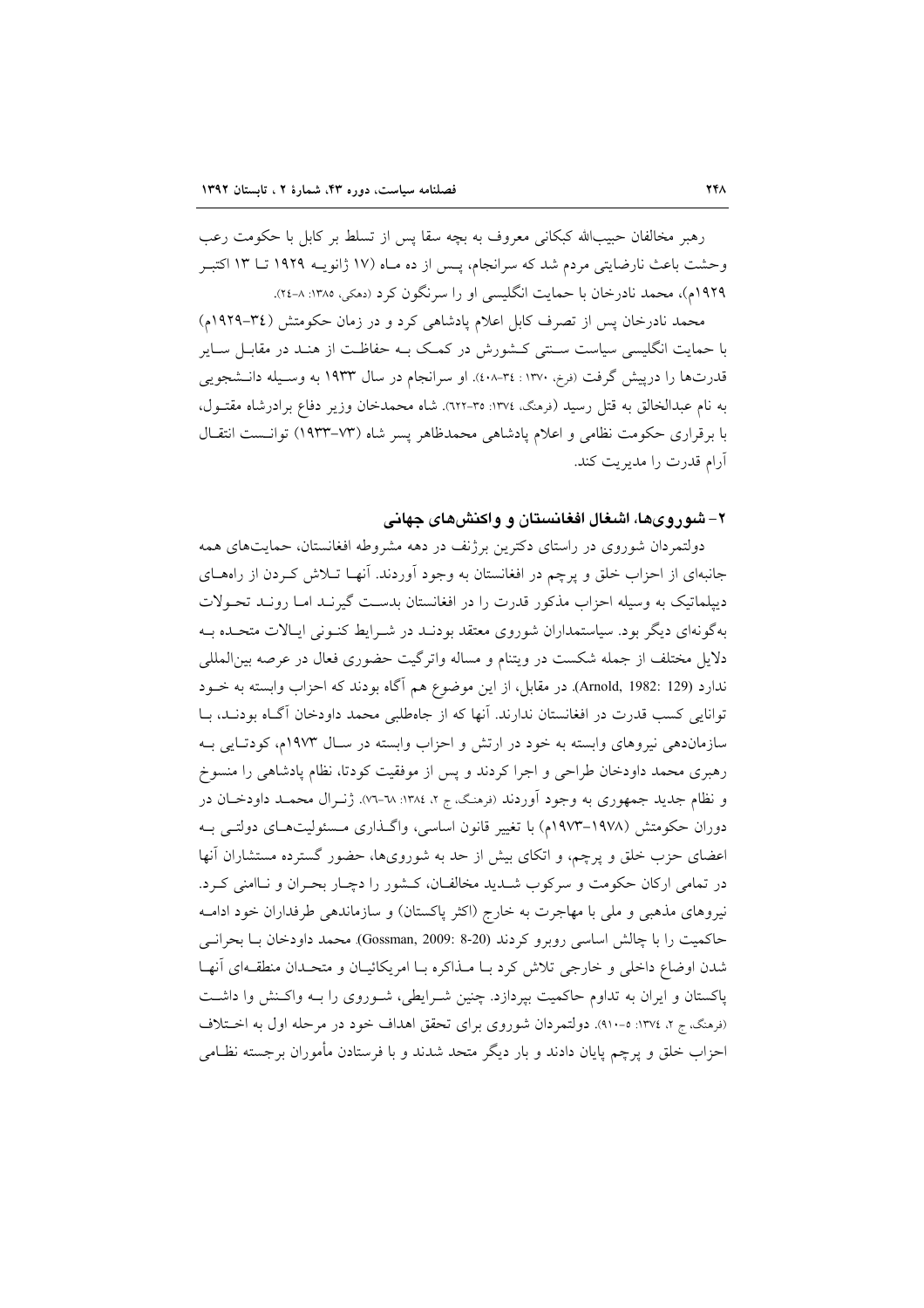و امنیتی، زمینه کودتا را فراهم کردند. آنهـا در اردیبهـشت ۱۹۷۸م بـا انجـام کودتـا بــه وسـیله طرفداران خود، محمد داود و خانوادهاش را به قتل رساند و نورمحمد ترهکی جانــشین او شــد. شورویها با عملیات نظامی در افغانستان که به تمامی اهداف خـود دسـت مـی یافتنـد کـه بـا مذاکره و توافقات دوجانبه آن را به دست نمی آوردند (Arnold, 1982: 130). در دوران حکومت ۲۰ ماهه ترهکی، او با انجام اصلاحات ارضی، اقدامات فرهنگی و اجتماعی ناسازگار با شـرایط بومی و فرهنگی افغانستان، شکاف بین حاکمیت و مـردم را بیــشتر کـرد و بــا ادامــه اخــتلاف احزاب خلق و پرچم، حکومت با اعتراضات و شورشهای مردمی در سراسر افغانستان روبـرو شد که ادامه حاکمیت به سختی امکان پذیر بود. شورویها از ترهکی خواستند بـا ببـرک کارمـل رابطه نزدیکی برقرار کند و حفیظالله امین را محدود کند (Arnold, 1982: 129-141).

شورویها پس از کودتای احزاب خلق و پرچم و به قدرت رسیدن نورمحمد ترهکی انتظار داشتند با انجام اصلاحات مورد نظرشان امنیت در افغانستان تـأمین گـردد. ولـی شــدت عمــل کودتاچیان در زمینه اصلاحات داخلی و اختلافات درون حزبی و فشارهای امریکا و متحدان منطقهای او، باعث تداوم مقاومت نیروهای ملی و مذهبی در آن کـشور شـد. قتـل تـرهکـی بـه وسیله امین، روس ها را متقاعد کرد برنامه خود را برای اشغال به مرحله اجرا درآورند (Arnold  $.1982:129-36$ 

درباره اشغال نظامی افغانستان تاکنون دیدگاههای گونـاگونی ابـراز شـده اسـت. از دیــدگاه سنتی موقعیت ژئواستراتژیک آن کشور برای دسترسی خلیجفارس، دریای عمان و اقیانوس هند مطرح است. دیدگاه دیگر رقابت با چین بود. ویتنامیها با حمایت شوروی بـه کـامبوج حملـه کردند، چینی با شکست ویتنام آنها را مجبور به عقبنشینی کردند که به حیثیت روس۵ا ضـربه شدیدی وارد شد. شورویها با اشغال افغانستان می توانستند آن لطمـه را جبـران کنـد (حـقجـو،  $(9\lambda - 179.174)$ 

به نظر می رسد دولتمردان شوروی تمامی احتمالات ممکن برای اشغال آن کشور بـه دقـت بررسی نکرده بودند. در مرحله اول آنها شناخت درستی از جامعه سنتی، نفوذ نیروهای مــذهبی و ملم ودر آن کشور نداشتند. در مرحله دوم شرایط بینالمللـی بـرای اشـغال و تـداوم آن، هزینههای بالایی برای آن کشور ایجاب می کرد. در مرحله سوم ایالات متحـده همـراه متحـدان منطقهای خود می توانست با حمایتهای لجستیکی از نیروهای مقاومت آن کـشور، مـشکلات اساسی برای شورویها به وجود آورد. در مرحله چهارم شرایط خاص جغرافیایی امکان تـداوم حضور به نیروهای خارجی نمی داد.

شورویها احتمال میدادند رژیم کودتا علی رغم سرکوب، زندان و شکنجه قـادر بـه ادامـه حاکمیت نیست و عنقریب، در یک خیزش عمومی تمام اَن چیزی که بدسـت اَورده بودنــد از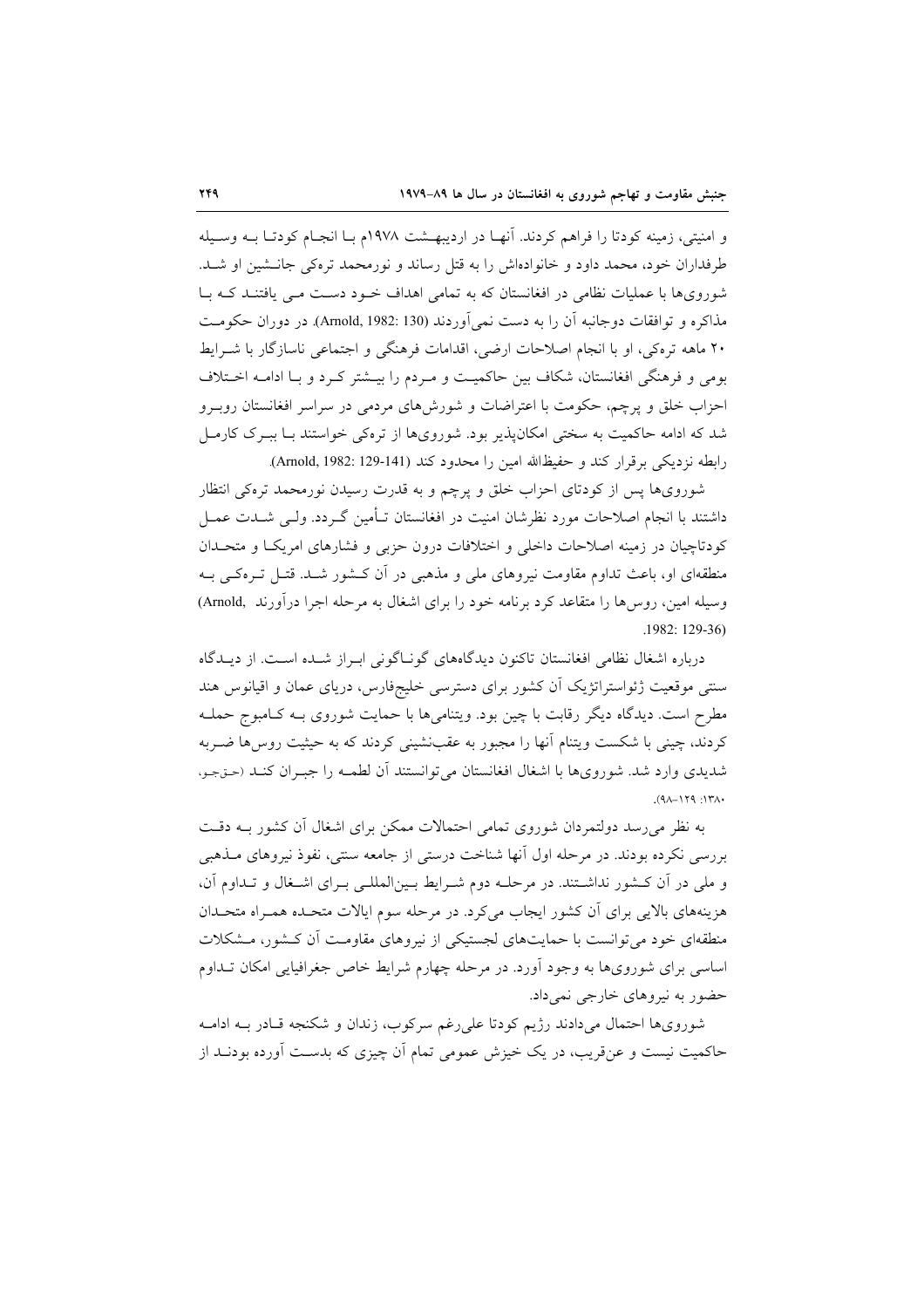بین برود و بر اعتبار و حیثیت آن کشور خلل وارد شود. از سوی دیگر، تصور بر ایــن بــود کــه در نتیجه چنان قیـام احتمـالی، غـرب و نیروهـای مـسلمان منطقـه بـا بهـرهبـرداری از منـاطق مسلماننشین آسیای میانه موجبات آشفتگی در آن جمهوریها فراهم شود (تاریخ شفاهی، ۱۳۸۹: ۹- $(10)$ 

شورویها برای فراهم کردن زمینههای اشغال نظامی، در ژانویـه ۱۹۷۹ موضـوع فرسـتادن نیروهای نظامی کوبا به افغانستان را مطرح سـاختند کـه امـین آن را تکــذیب کــرد. امــا نقــل و انتقالات نیروهای نظامی شوروی در آسیای میانه و حضور گسترده مستشاران نظـامی در کابـ) ، غرب را نگران کرد (Arnold, 1982: 130-39) به نظر می رسد شوروی هــا از حکومــت حفـيظالله امین به دلایل متعدد از جمله چرخش غیرمنتظره در سیاست خـارجی در برقـراری روابـط بـا امریکا، توافق با بخشی از نیروهای مخالف و کنار گذاشتن عوامل شوروی از مناصب حساس، نگران شدند و اعتمادی به حکومت او نداشتند. او به هیچ وجه نمی توانست بـا برنامـههـای آن کشور درباره افغانستان و منطقه هماهنگی داشته باشد. از این رو روس۵ا خـود را در بـن بـست احساس کردند و بر آن شدند با اشغال افغانستان و پایان بخشیدن به استقلال ظـاهری آن خـود را آماده اجرای مراحل بعدی کنند (فرهنگ، ج ۲، ۱۳۷٤: ه-۹۲۰). رهبران شوروی از بحران حاکم بر منطقه بر اثر گروگانگیری دیپلماتهای امریکا در ایران و قیام مردم عربستان بر علیه سعودیها بهره جستند و تصور می کردند امریکائیان واکنش جدی نشان نمی دهند و در یک اقدام سریع با پیاده کردن نیرو در کابل و قتل امین بر اوضاع آن کشور مـسلط شـدند (سیـستانی، ۲۰۰۰: ۳۰-۱۲۰). ببرک کارمل پیش از آمدن به افغانستان در تاجیکستان اعلام رئـیس جمهـوری کـرد و پـس از اشغال به وسیله روس۵ها وارد کابل شد. اشغال افغانستان بازتاب منفـی در سـطح جهـان بـرای روسها داشت، علاوه بر غربیان برخی از کشورهای بلوک شرق به این عمـل اعتـراض کردنــد (سيستانى، ٢٠٠: ٤٠-١٢٠).

تجاوز شوروی به افغانستان در سایه شرایط جنگ سرد رخ داد و جنگ سرد سیاستهای جهانی را تعیین میکرد. دولتمردان امریک ایی در دوران جنگ سـرد، شـوروی و کمونیـسم را بزرگترین خطر برای منافع امریکا و غرب میشمردند. هر چند در دوران جنگ سـرد امریکـا و شوروی از درگیری مستقیم اجتناب می ورزیدند (کورنا، ۱۳۸۳: ۵۸-۵۸). اما در پوشش جنگهـای نیابتی با یکدیگر مقابله می کردند. استراتژیستهای امریکایی در پی آن بودند که اسلام سیاسی به عنوان یک راهبردی سیاسی که باورهای الحادی و اصول کمونیسم را برنمی تابـد بــه عنــوان یک مکانیسم دفاعی کارساز در برابر شوروی مورد استفاده قرار گیـرد (دانـش بختیـاری، ۱۳۷۵: ۸-۲ و عزیـزی ، ۱۳۷۸: ۱۰۰-۱۰۹). دولتمردان امریکایی از مدتها پیش اطلاع داشتند شورویها، افغانـستان را اشغال نظامی خواهند کرد. آنها نسبت به تجاوز شـوروی دو رویکـرد در پـیش گرفتنـد: در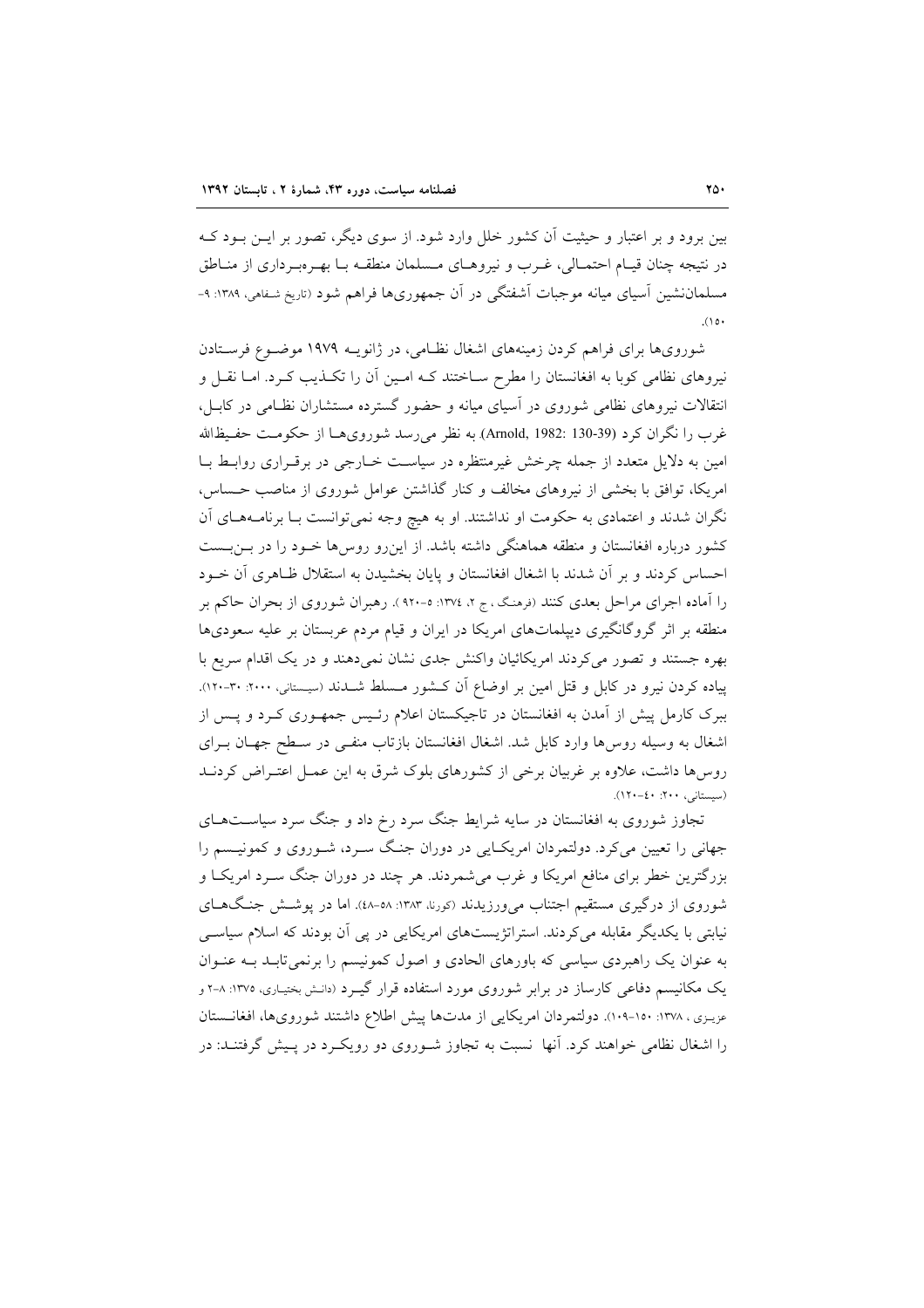مرحله اول از نظر بینالمللی تجاوز شوروی را به افغانستان محکوم کردند و با ایجاد همگرایسی با همهیمانان غربی خود از طریق تحریمهای بین|لمللی و فشار دیپلماتیک به اَن کشور واکـنش نشان دادند؛ در مرحله دوم، آنها مدعی بودند نیمـه دایـره بحـران در سـواحل دریـای عمـان و اقیانوس هند شکل گرفته است که تداوم آن، منافع و امنیت غــرب در خاورمیانــه را بــا چــالش روبرو می کند و اشغال افغانستان یک فرصت برای آنها فراهم آورده که با کمک متحدان منطقه، و حمایتهای مالی و تسلیحاتی بـه مخالفـان و نیروهـای مقاومـت، شـوروی را در افغانـستان زمین گیر کرده و به اعتبار نظامی و بینالمللی شورویها ضربهای کارآمد وارد کننـد. دولتمـردان امریکایی اقدامات زیر را در مورد تجاوز شوروی به افغانستان عملیاتی کردند:

۱. تجاوز شوروی به افغانستان در سازمان ملل و مجامع جهانی محکوم شد.

۲. در وزارت خارجه امریکا تشکیل یک گـروه کـار ملـی (National Working Group) بـه منظور تحریک احساسات مذهبی مسلمانان شوروی و مسألهٔ قومیتها برای تـضعیف شـوروی در دستور کار قرار گرفت.

۳. هماهنگی بین ایالات متحده و متحدان منطقهای آنها برای تقویت نیروهـای مقاومـت و ملی در افغانستان عملی شد.

٤. اعزام نيروهاي نظامي به خليج فارس و اقيانوس هند براي حفاظت از منافع أن كشور در منطقه تحقق بافت.

٥. جذب، سازماندهي، آموزش و تجهيز داوطلبان مسلمان بـا هزينـه آنهـا بـراى مقابلــه بـا شوروی از یک سو و جلوگیری از خطر جنبشهای مسلمانان در خاورمیانــه بــر علیــه متحــدان امریکا از سوی دیگر صورت گرفت.

به نظر میرسد دولتمردان امریکایی در دهه ۱۹۷۰ میلادی در زمینـه سیاسـت خـارجی بـا چالشهای عمدهای روبرو بودند و با ناکامیهایی که داشتند، فعالیت شوروی را بر علیـه خـود تحریک و تشدید کردند. این مسائل باعث شد در انتخابات سال ۱۹۸۰ جمهوری خواهـان بـا شعار مقابله موثر با شوروی به قدرت برسند و با تدوین دکترین ریگـان، تقویـت سـاختارهای نظامی، امنیتی برای دفاع استراتژیکی بر علیه شوروی در دستور کار قرار گرفت (حـقجـو، ۱۳۸۰:  $(91 - 179)$ 

#### سازماندھے مقاومت

دولتمردان افغانستان با تأثیرپذیری از تحولات بین|لمللی پس از جنگ جهانی اول، با کسب استقلال سیاسی از انگلیسیها، در زمینه داخلی به انجـام اصـلاحات دولتـی و مـدرنیزه کـردن کشور پرداختند که با واکنش نیروهای مذهبی مواجه و باعث جابجایی قدرت شـد (اسامی، ۱۳۷۸: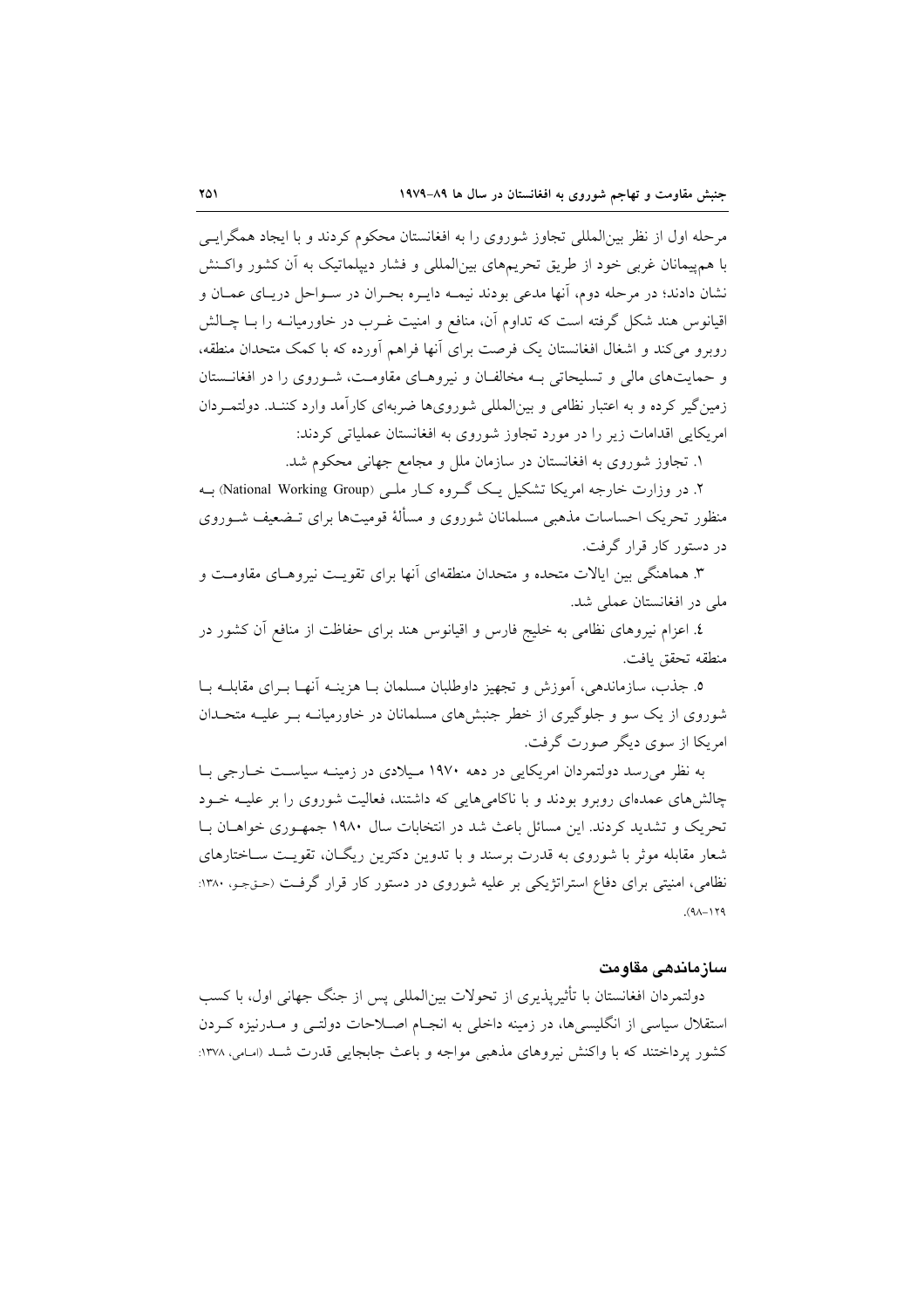ه-١٥٠). حاکمان افغانستان پس از جنگ دوم جهانی، با تدوین قانون اساسی زمینه آزادی فعالیت گروهها و احزاب سیاسی را فراهم کردند و گامهای مؤثری بـرای ایجـاد مـشروطه سـلطنتی در کشور برداشتند و در این دوره احزابی با گرایشهای مذهبی، ملی، کمونیستی و لیبـرال تــشکیل شد. احزاب کمونیستی با همکاری تعدادی از خانواده سلطنتی با انجام کودتا، به دوران سلطنت در کشور پایان دادند و به عصری جدید به نام جمهوری شکل دادند. در این دوره، بـه واسـطه برقراری روابط نزدیک با شوروی، حضور گسترده مستـشاران نظـامی و مـالی، و تعـداد زیـاد تحصیل کردگان در آن کشور، شورویها در مسائل افغانـستان دسـت بـالایی داشـتند. احـزاب كمونيستي (خلق و يرچم) با نفوذ در تمامي ساختار قدرت با تدوين و اجراي كودتـاي قــدرت را در دست گرفتند. اجرای برنامههای احزاب کمونیـست در زمینـههـای اقتـصادی، فرهنگـی، اجتماعي و مذهبي با واكنش گسترده افغانها روبرو شد (Hyman, 1984: 121-130).

در همین دوره تعدادی از استادان مـسلمان<sup>\</sup> بـه همـراه تعـدادی از دانـشجو یان اسـلامگرا<sup>۲</sup> تشکیلاتی به نام سازمان جوانان مسلمان که متأثر از آموزههای اخــوان مــسلمین مـصر بــود بــه وجود آوردند. این تشکیلات برای رویارویی با حکومت کمونیستی شکل رفت که بـا حمایـت تودههاى مردم افغانستان تداوم يافت (Arnold, 1982: 129-140).

تجاوز شوروی به افغانستان باعث شد مردم آن کشور با دیـدگاههـای متفـاوت هـستههـای مقاومت محلی را تشکیل بدهند و در برخی از مناطق موفقیتهـایی بدسـت آورنـد، حکومـت دست نشانده و ارتش شوروی برای درهم شکستن مقاومت مردم شدت عمـل شــدیدی نــشان دادند که باعث مهاجرت گسترده افغانها (حدود سـه میلیـون نفـر) بـه پاکـستان شـد. آنهـا در راستای منافع و اهداف خود به وسیله احزاب و گروههای وابسته از جنـبش مقاومـت حمایـت كردند (Marsden, 1998: 32).

#### ندروهای جهادی افغان

دولتمردان شوروى معتقد بودند حكومت دست نشانده كابل با ساختار شكننده داخلـى ك متاثر از شرایط خاص فرهنگی و اجتماعی است باعث شکاف، تضاد و تعارض در میان احزاب خلق و پرچم شده است. انقلابیون افغان با طرح و اجرای ایدههای حزبی غیرعملی اصلاحات اقتصادی و اجتماعی در جامعه سنتی، زمینههای شکل گیری نارضایتی و مخالفت مردم را فراهم کردند. نیروهای مذهبی در واکنش به این اصلاحات در شهرهای هرات وکابل دست بـه قیـام

١. اين استادان عبارتند از: ١- غلام محمد نيازي ٢- برهانالدين رباني ٣- صنعت الله مجددي ۴- مولوي يونس خالص ٥-عبدالرسول سياف ۶- حبيب رحمان

٢. گلبدين حكمتيار – احمد شاه مسعود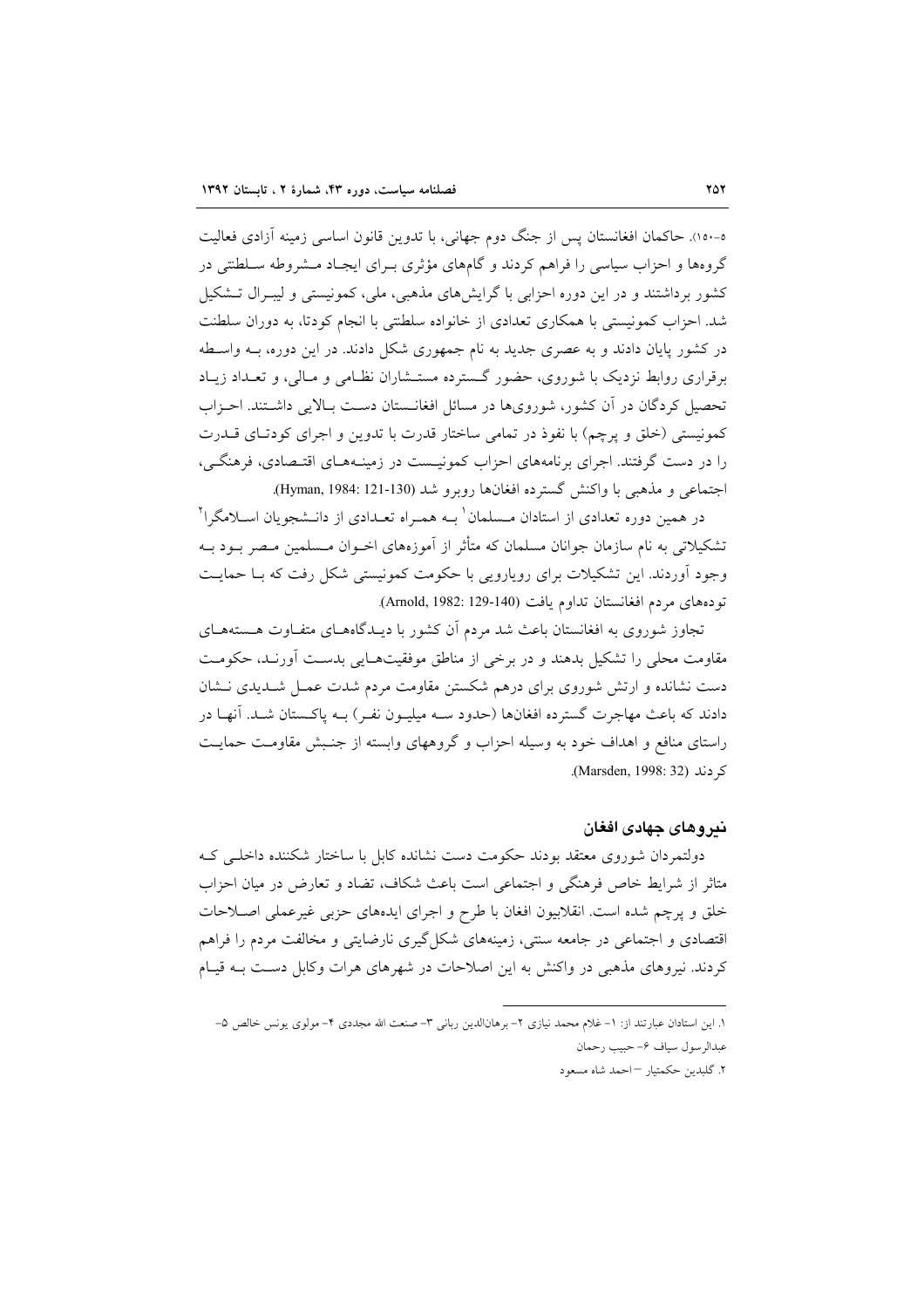زدند، ارتش علی رغم سرکوب، قتل و شکنجه مردم نـشان داد کــه کنترلـی بــر اوضــاع ندارنــد. حاکمان شوروی برای تـداوم حاکمیـت رژیـم دسـت نـشانده و حفاظـت از دستاوردهایـشان، نیروهای نظامیشان را وارد خاک افغانستان کردند (سیستانی، ۲۰۰: ٤٠-۱۲۰).

سیاستمداران امریکایی مدعی بودند در سواحل خلیج فیارس و اقیبانوس هنبد نیمیه دایبره بحران شکل گرفته است و ممکن است ثبات و امنیت آن منطقه که بـرای آنهـا اهمیـت حیـاتی دارد با خطر روبرو کند. در همین راستا استراتژیای تدوین کردند که بر اساس آن پـشتیبانی از اسلام به عنوان یک راهبرد سیاسی که باورهای الحادی و اصول کمونیسم را برنمی تافت به یک مکانیسم کارساز در برابر تجاوز شوروی تبـدیل شـد (Griffin, 2007: 130-140). امریکائیـان در آغاز با احتیاط و به گونهای پوشیده از اسلامگرایان تندرو در مصر در مقابل ناسیونالیـستهـای عرب و مسکو حمایت میکردند، در جریان تجاوز شوروی بـه افغانــستان پــشتیبانی امریکــا از اسلام سیاسی بالا گرفت و آشکار شد (89-81 :Misra, 2004).

یکی از سیاستهای کلان امریکا در پوشش جنگهای نیابتی با همکاری متحدان منطقـهای (عربستان، پاکستان و کشورهای حوزه خلیج فـارس) پـشتیبانی، مـالی، تـسلیحاتی و مـشاوره نظامی بـه مجاهــدین بــود تــا شــوروی را در افغانــستان درمانــده کننــد (خالـدوران، ۱۳۸۱: ۳۱-۲۹). مجاهدین افغان و اسلامگرایان طرفدار آنها هر چند به امریکا بی|عتمـاد و بـدبین بودنـد در آن برهه تاریخی برداشت یکسانی از دشمن مشترک داشتند و برای مقابله با آن دسـت بـه ائـتلاف تاکتیکی زدند (عصمتالهی، ۱۳۷۸: ۱۰۱-۱۰۳). دولتمردان امریکا پس از تجاوز شوروی به افغانستان با زمینه سازی رسانهای و تبلیغاتی در مجامع بینالمللی و جهانی این تجاوز را محکوم کردند و با حمایتهای مالی و تسلیحاتی به مجاهدین افغان به وسیله متحدان منطقهای خود، به مقابلـه بـا روسها پرداختند. از سوی دیگر با اعزام نیروهای نظامیشان بـه خلـیج فـارس و اقیـانوس هنـد، هشداری به شورویها دادند و بـا جلـب همکـاری کـشورهای عمـان، کنیـا، سـومالی، مـصر، عربستان و پاکستان برای اعطای پایگاه نظامی، یک نیروی واکنش سریع مؤثر تشکیل دادند ک مدتی بعد به فرماندهی مرکزی امریکا در خلیج فـارس و اقیـانوس هنـد تبـدیل شـد و باعـث حضور دائمي آنها در منطقه شد (Hammond, 1984: 215-230).

بر اساس راهبرد امریکائیان پس از تهاجم شوروی به افغانستان، حکومت پاکستان مرزهـای خود را به روی رهبران جهادی و مردم افغانستان گشود و احزاب و گروههای جهادی متعددی - از جمله جمعیت اسلامی برهانالدین ربانی، حزب اسلامی گلبدین حکمتیار، اتحـاد اسـلامی براي آزادسازي افغانستان عبدالرسول سياف، حـزب اسـلامي پـونس خـالص، حـزب حركـت اسلامي محمدنبي مولــوي، جبهــه نجــات ملــي افغانــستان صــبغت الله مجــددي، محــافظ ملــي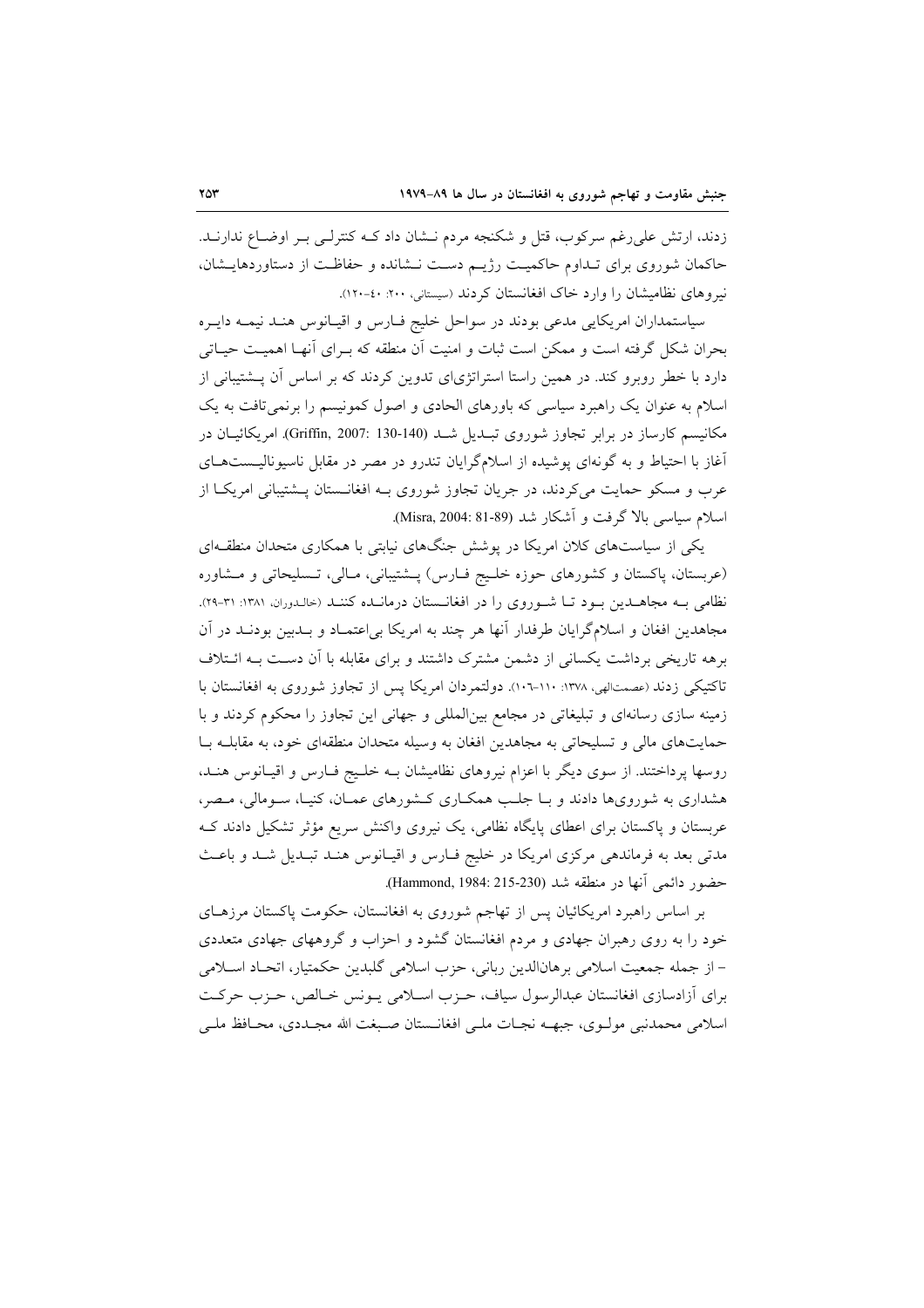افغانستان سید احمد گیلانی – با دیدگاههای متفـاوت مــذهبی و سیاســی در پیــشاور پاکــستان تأسيس و مستقر شدند (Hyman, 1984: 122-136).

امریکائیان با حمایتهای مالی و تسلیحاتی از مجاهدین افغان با رویکرد تخریب و تغییر به مقابله با تجاوز شورویها پرداختند (حسینی، ۱۳۸۳: ۲۳-۲۰) پاکستان در موقعیت استراتژیکی بـرای عملیات کمک رسانی قرار داشت. حکومت نظامی و اسلامگرای ژنـرال ضـپاءالحق سـخت از مقاومت مجاهدین افغان حمایت کرد. او از یکسو همکـاری گـستردهای بـا امریکـا و متحـدان منطقهای برای حمایت از جنبش مقاومت انجام داد، از سوی دیگر با همنوایی با شعار جهاد در برابر کمونیسم، برای خود در جهان اسلام مشروعیت کسب کرده و تمـامی کمـکهـای جهـان اسلام به مبارزان، برای جنگ با بی خدایان اشغالگر را جذب کرد (249-240 :1999). Jalalzai, 1999)

سازمان اطلاعات ارتش پاکستان با تشکیل اداره افغانستان، مساله کمــکرســانی، آمــوزش و تجهیز نیروهای مقاومت مستقر در آن کشور را سـازماندهی کـرد (Coll, 2004: 80-5). حاکمـان پاکستان با پشتیبانی متحدانشان، با همکاری احـزاب و گروههـای جهـادی مـستقر در پیـشاور، جنبش مقاومت رادر افغانستان سازماندهي كردند. جنبش مقاومـت افغانــستان متـأثر از شــرايط خاص جغرافیایی، ساختار قومی و قبیلهای آن بود. احزاب، گروهها و سازمانهای سیاسی ک در جریان درگیری با حکومت کمونیستی و پس از آن شکل گرفته بودنـد بـر آن بودنـد تــا در سراسر آن کشور نفوذ خود را گسترش دهند و با تشکیل هستههای مقاومت مردمـی بــه مقابلــه بپردازند. آنها به خوبی آگاه بودند که با تحریـک احـساسات مـذهبی بـر ضـد بیگانگــان کــافر اشغالگر، توانایی جذب نیـرو و مقاومـت خواهنـد داشـت. بـدون شـک، مبـارزان خـط مقـدم مقاومت، نيروهاي جهادي و ملي افغان بو دند (17-27 :Marsden, 1998).

افراد ذي نفوذ در هر منطقه كميتهاي تشكيل دادند. وظيفه اين گروهها، سازماندهي عمليـات نظامی، چریکی و پارتیزانی بود. احتمالاً در هر منطقه چندین کمیته مقاومتی وجود داشـت کـه ارتباطی با همدیگر نداشتند و به صورت جداگانه با نیروهای دولت و شوروی مبارزه می کردند (علیزاده موسوی، ۱۳۸۱: ۵-۸۱). مبارزان جنبش مقاومت حزبی از مردم عادی افغـان بودنـد. بیــشترین افراد نیروهای جهادی در اوایل شکل گیری مقاومت بزرگسالان بودندکه دارای سلاح و قـــدرت تصمیمگیری مستقل بودند. در مراحل بعدی با شدت عمل متجاوزان روسی در عملیات نظامی و سربازگیری برای ارتش افغانستان، جوانان افغان داوطلبانه به جمع نیروهای مقاومت پیوستند (Marsden, 1998; 27-43)

احزاب، گروهها و سـازمانهـای سیاسـی مـستقر در پیـشاور بـا تفـاوت و تـضادی کـه در زمینههای مذهبی، سیاسی، نژادی، قومی و قبیلهای با هم داشتند امکان اتحاد بین آنها را سـخت مشکل می کرد ولی راهبرد مشترک همه آنها بیرون راندن نیروهای متجاوز بـود :Hyman, 1984)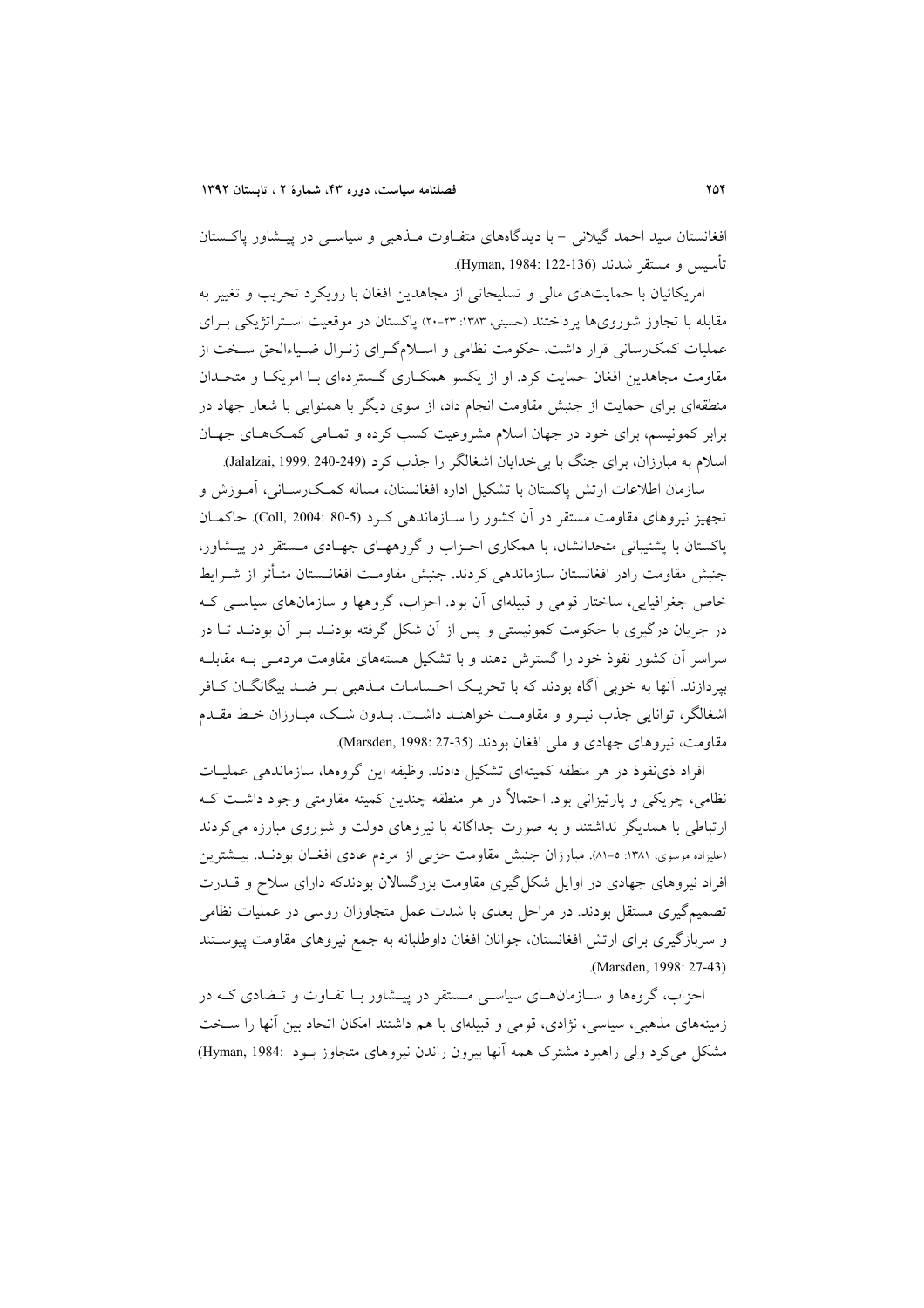(136-121. آنها با حمايتهاى مالي، تسليحاتي و آموزشي تا حدى توانسته بودند سـطح مبـارزه بر عليه ارتش شوروي را ارتقاء بخشند ولي توان و امكانات نظامي أنها قابل مقايسه نبود.

رهبران جهادی و مقاومت مستقر در پیشاور نگاه سیاسی متفاوت و گاه متعارضی به مبـارزه و مقاومت داشتند. از این رو، آنها بنا به شـرایط خـارجی و داخلـی نتوانـستند یـک تـشکیلات منسجم واحد به وجود آورند که هم مسأله جهاد و مقاومت را به خوبی رهبری و هدایت کنــد و هم با تشکیل یک دولت ملی در تبعید، حکومت دست نشانده را به چـالش بکـشد. در بـین علل خارجی، حکومت پاکستان در این ناکامی نقش بالایی داشت (اسامی، ۱۳۷۸: ۱۸-۱۶۰). در همین راستا، حاکمان پاکستان در استراتژی بنیادین خود سه هدف عمده را مدنظر داشتند:

۱- جلوگیری از اتحاد و شکل گیری یک دولت مستقل، ملی و نیرومند در افغانستان. آنها به دلایل متعدد از جمله اختلافات مرزی (خط دیوراند) و ادعای حاکمان افغان مبنی بر الحـاق مناطق پشون نشین به قلمرو آنها، از چنین سیاستی حمایت می کردند.

۲- تسلط بر تمامی کشمیر که اختلافات را با هند تشدید می کرد.

۳- دستیابی به توان هستهای برای رویارویی با هند و بالا بردن سطح توانایی نظامی که نظم منطقهای را به نفع آنها دستخوش تغییر می کرد.

#### ندروهای جهادی عرب افغان

با تجاوز شوروی به افغانستان، جنبش جهاد کشور، در ارتباط با جهان اسلام قـرار گرفـت. بسیاری از مسلمانان در کشورهای مختلف معتقد بودند جنگ افغانستان درگیری بـین اسـلام و کفر است. این نگرش بسیاری از آنها را به افغانستان کشاند. آنها مدعی بودند بـا بیـرون رانــدن کفار روسی می توان نخستین حاکمیت اسلامی رادر چارچوب شریعت و سنت اسلامی برقـرار کر د (Griffin, 2001: 133-43).

دیدگاه اسلام جهادی در آن شرایط هر چند نسبت به ایالات متحـده و غــرب بــی|عتمــاد و بدبین بود اما برداشت یکسان از دشمن مشترک باعث ائتلاف تاکتیکی آنها علیه اشغال شوروی شد. استراتژیستهای امریکایی مدعی بودند اسلامگرایان سیاسی در شرایط کنونی، مبـارزه بـا غرب اولويت اول أنها نيست و به وسيله أنها مـي تـوان شـوروي٥هـا را در افغانــستان وادار بــه عقب نشيني كرد (Marsden, 1998: 26-40).

دولتمردان عربستان در دهه ۱۹۷۰، با افزایش بهای نفت، سرمایه هنگفتـی بـرای مقابلــه بــا ايدئولوژي يان عربيسم و كمونيست هزينه كردند (عباسزاده، ١٣٨٧: ٢٩-١٦). آنها در داخل بــا خطــر جدی بنیادگرایی روبرو بودند، برای مهار این جریان و هدایت آن به خارج از مرزها، و کسب رهبري جهان اسلام و حمايت از راهبـرد امريكائيـان بـا كمـك هـاي مـالي و تـسليحاتي بـه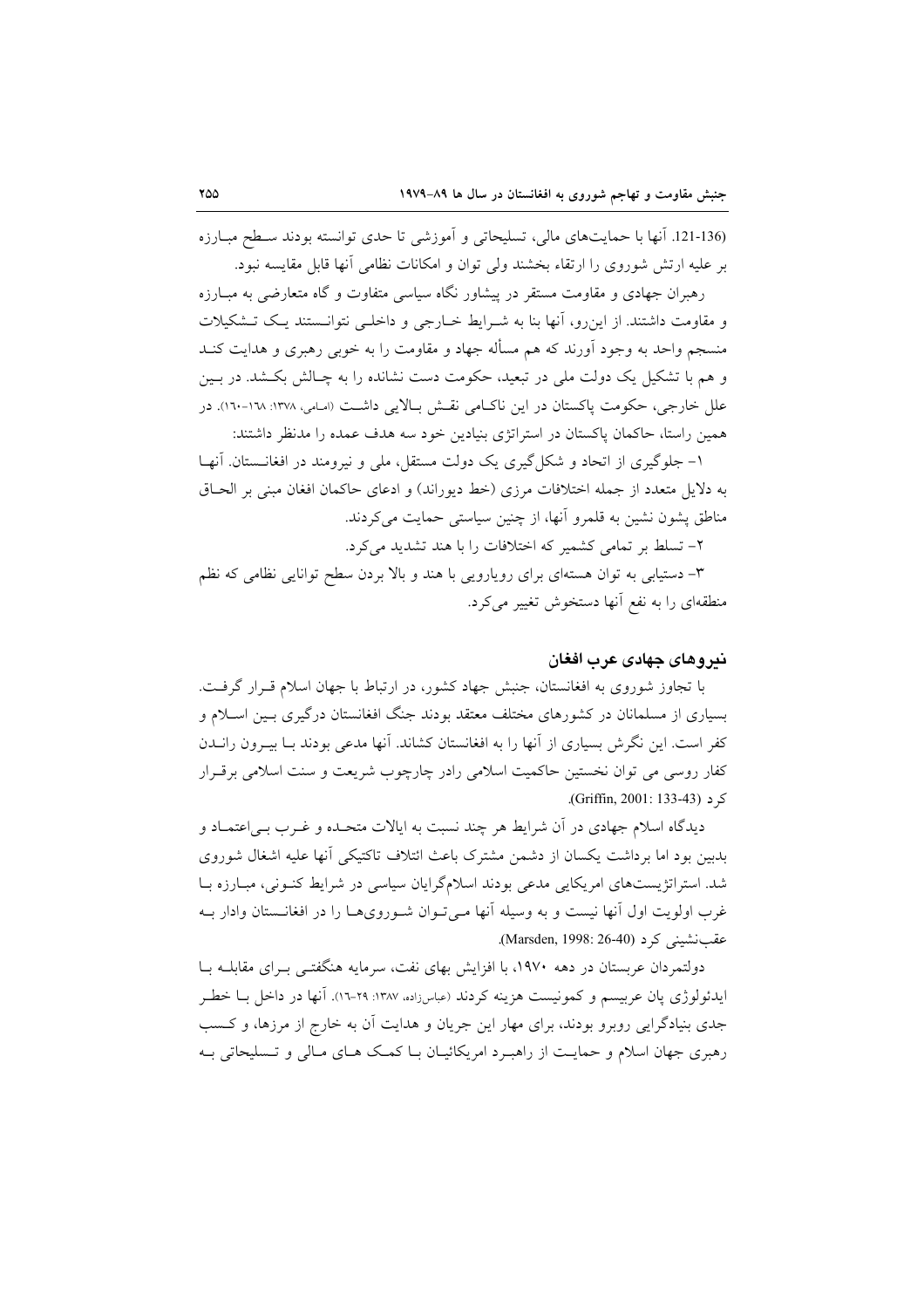مجاهدین افغان، نقش سرنوشتسازی در جنبش مقاومت بـه عهـده گرفتنـد و بـرای تقویـت مقاومت، نیروهای بنیادگرا را از سراسر جهـان جهـت مبـارزه بـا شـوروی سـازماندهی کردنـد (Michael, 2001: 133-40)

در سال ١٩٨٤ با افزايش مجاهــدين عــرب افغــان، دكتــر عبــدالله يوســف عــزام، فلــسطيني تحصیل کرده دانشگاه الازهر و اسامه بن لادن با سـایر همفکرانــشان ســازمانی بــه نــام مکتــب الخدمت (الكفاح) كه بعدها به القاعده تغيير نام داد در بيشاور ياكستان تأسيس كردند .Misrea)  $.2004:88-98$ 

سازمان به وسیله عزام اداره و بن لادن سرمایه آن را تأمین می کرد. علاوه بر ایــن، ســازمان اطلاعات، هلال احمر، شاهزادگان عربستان، جامعه كشورهاى مسلمان، افراد سـرمايهدار عـرب به آن سازمان کمک مالی کردند.

عبدالله عزام برای تبلیغ جهاد علیه کفار اشغالگر روسی به امریک) اروپا و سـایر کـشورها مسافرت کرد و با تأسیس مرکز الکفـاح در بــروکلین ایــن دفتــر محــور مهمــی بــرای عملیــات كمك رساني به مجاهدين در امريكا شد (Independent, 1, 11, 1998). سازمان القاعده در جريـان سالهای مقاومت با حمایت امریکا و متحدان منطقهایاش توانست حـدود ۳٥٠٠٠ نفـر از ٤١ کشور جهان برای مبارزه با شوروی سازماندهی و وارد خاک افغانستان کند .Washington Post) 19, 7, 1992. سازمان القاعده بخش کوچکی از جامعه بزرگ مسلمان بود که می خواست طبیف وسیعی از جهان بینی اعتقادی اسلام سیاسی را در چون اسلام گسترش دهد. سازمان مــذکور در فضای جنگ سرد و دو قطبی جهان (امریک] و شـوری) شـکل گرفـت و فعالیتهـای نادرسـت اقتصادی، مالی، سیاسی و نظامی به رشد ایدئولوژی رادیکال آن کمک کرد. در شرایط آن زمان، بیرون راندن اشغالگران روسی در اولویت قبرار داشت. امریکائیـان از اندیــشه رادیکـال ایــن سازمان به خوبی آگاه بودند اما به هر رو خطر کمونیسم را بزرگتـر شــمرده و مــدعی بودنــد از طريق ائتلاف تاكتيكي با بنيادگرايان اسلامي مي توانند اقتدار و نفوذ شـوروي،هــا را بــه چــالش بکشند. دولتمردان امریکایی بر اساس دکترین رایگان (دستور NSC-166) حمایت هـای همـه جانبهای در راستای منافع ملی خود از جنبش مقاومت افغانستان کردنـد بـا بهـرهگیــری از ایــن فضا، بنلادن توانست در درون خاک افغانستان (جاجی) اردوگاه آموزشمی بـا امکانـات بـسیار ييشرفته براي مجاهدين عرب افغان تأسيس كند (11-111 .Wright, 2006: 111) افـراد تنــدرو و ضــد امریکا مانند شیخ عمر عبدالرحمان مصری ویزای آن کشور دریافت و در کنفرانس دانــشجویان مسلمان در آن کشور جهاد علیه شوری تبلیغ و داوطلبانی به آن کشور اعزام کند .New Yorker)  $.17, 3, 1995$ 

جنبش مقاومت با بهر ممندی از تجهیزات پیشرفته نظامی، اطلاعات مـاهوارهای، اخـتلال در سیستم مخابرات، دوربینهای دید در شب، اسلحه های دوربرد با دوربین دقیق، موشک هـای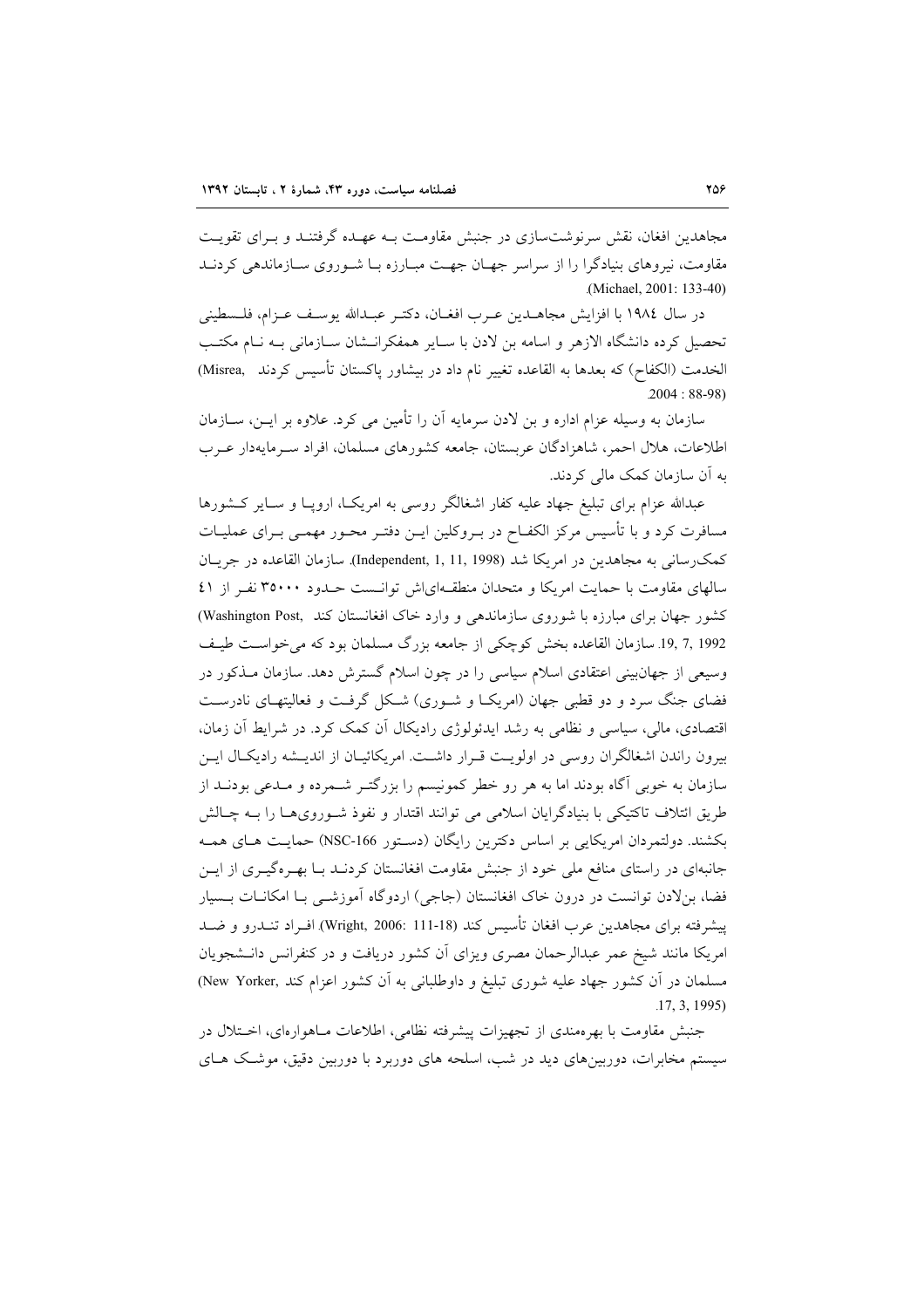استینگر، و عملیات های هوشمندانه هدایت شده، بر علیه نیروهای دولتـی و نظامیـان شـوروی انجام دادند که تلفات شدیدی بر آن وارد کرد و همزمـان بــا تغییــر کــادر رهبــری شــوروی در استراتژی آنها نسبت به تداوم حضور تغییراتی به وجود آمد (ببرون و رایزن، ۲۰۰۳: ۲۰۰–۳۰۰).

### دیدگاههای متفاوت در جنبش مقاومت

جنبش مقاومت طيف وسيع و ناهمگوني از نيروهـاي ملـي، مــذهبي، اقليــتهـاي قــومي و نژادی مستقر در پاکستان را نماینـدگی مـی کردنـد (120-5 : Hyman, 1984) . حـزب جمعیـت اسلامی به رهبری برهانالدین ربانی در حوزه عملی متأثر از اخوانالمسلمین و خواستار تشکیل حکومت اسلامی بود، رهبر این حزب عمل گرا و خواستار برقراری روابط حفه بـا امریکـا بــود (Mataxis, 2002: 54-8). رهبر حزب اسلامي گلبدين حكمتيـار جـاه طلـب، هدفمنـد، بـا اراده و مستبد بود. این حزب خواستار تشکیل حکومتی اسلامی بنیادگرا و انتــشار پیــام آن در سراســر دنیا بود. آنها بر علیه شورویها اعلام جهاد دادند و حاضر به مشارکت و یا مصالحه سیاسی بـا هیچ حزب و جریانی نبودند و گاهی برای تسلط بر یک منطقه بـا نیروهـای جهـادی بـه سـتیز برمیخاستند این حزب مورد اعتماد ارتش پاکستان بود (علیزاده موسوی، ۱۳۸۱: ۹۰-۸۲).

حزب اتحاد اسلامی برای آزادی افغانستان به رهب ی عبدالرسول سیاف، تحـصیل کـرده الازهره و استاد علوم اسلامی دانشگاه کابل بود. این حزب آموزه های وهابی را تبلیغ مـی کـرد به نمایندگی از احزاب جهادی در کنفـرانس کـشورهای اسـلامی در عربـستان شـرکت کـرد و جایزه ملک فیصل را دریافت کرد. آنها خواستار تشکیل حکومت اسـلامی بنیـادگرا بودنــد و از امكانات ويژه عربستاني ها برخوردار شدند (Coll, 2004: 120-8).

حزب جبهه نجات ملی افغانستان به رهبری صبغتالله مجـددی کـه در جامعــه قبیلــهای از جایگاه ویژهای برخوردار بود، اهداف آنها برقراری جامعه اسلامی بـر مبنـای عـدالت، برابـری، رعایت قانون شریعت و حمایت از آزادی فردی و مدنی مطابق با اصول اسـلام بـود. بیــشترین اعضاى اين حزب شامل علما، انديشمندان، افراد دولت پيشين، خواستار نظام حكومت سلطنتي بو دند (Matiasx, 2002: 54-8).

حزب اسلامی خالص به رهبری یونس خالص که علمای سـنتگـرا از اعـضای مهـم ایـن حزب بودند، خواستار بازگشت به اسلام اصـیل و شـیوه اداره جامعــه براســاس الگــوی پیــامبر (ص) شدند. این حزب خواستار تشکیل حکومت اسلامی بنیادگرا و معتقلد بـه شـیوههـای برخورد سخت و خشن با شوروی ها بود و از حمایت ویـژۀارتـش پاکـستان برخـوردار بـود (Marsden, 1998 : 27-115). حزب حركت اسلامي به رهبـري محمــدنبي مولــوي، پايگــاه آن در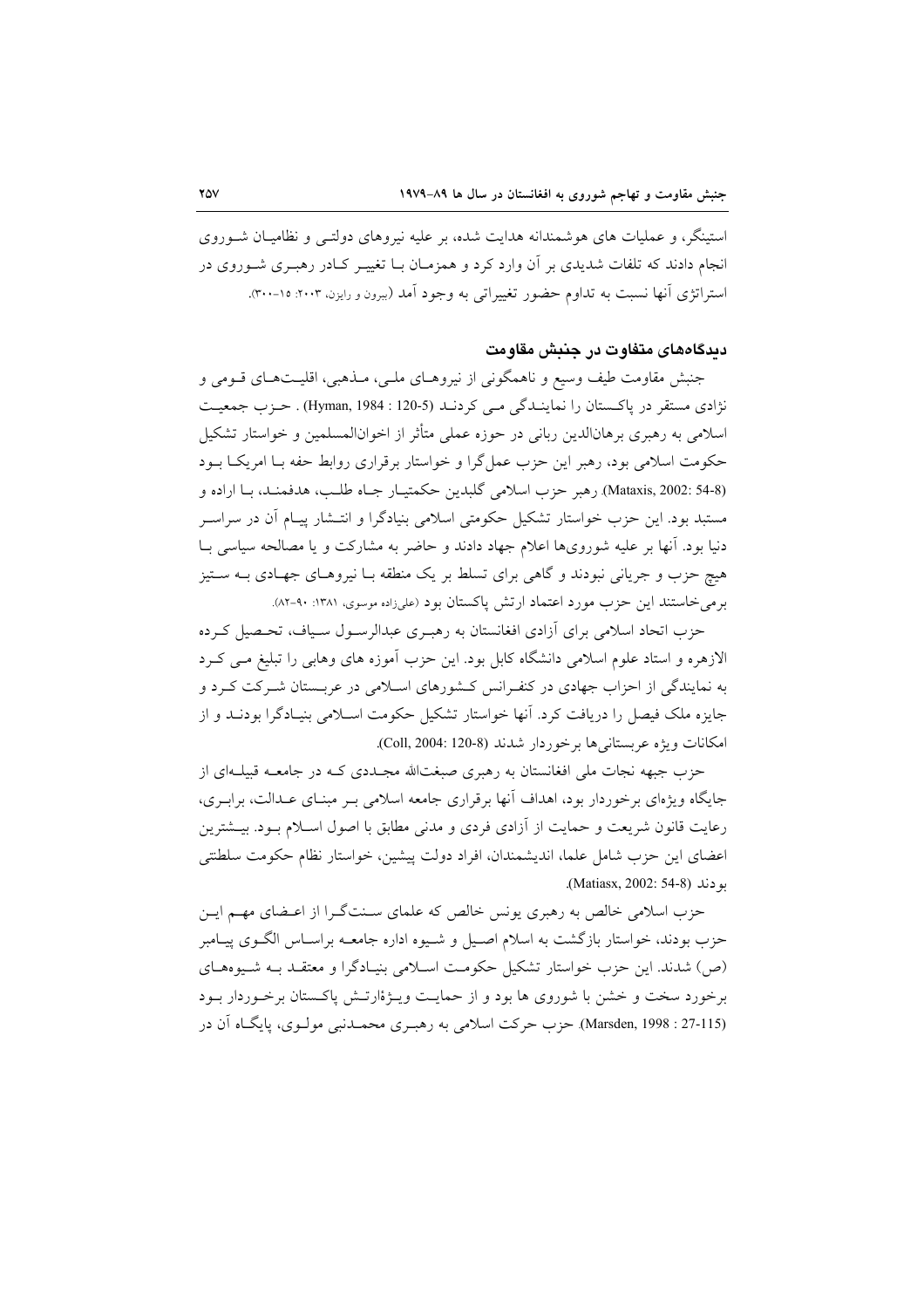میان علما و روحانیونی که در روستاها زندگی می کردند بود. ایــن گــروه فاقــد ایــدئولوژی و حامي حكومت مشروطه سلطنتي براي اجراي شريعت اسلامي بود (Matiaxs, 2002: 55-60).

حزب مخاط ملي افغانستان، تحت رهبري سيداحمد گيلاني قطب فرقه صوفيان قادريه بود. این حزب گرایش ملی گرایانه داشت و بیشتر اشراف زمیندار، خانواده سلطنتی و طبقات بـالای رژیم پیش در آن عضویت داشتند. آنها خواهان نظام سلطنتی و روابط حسنه بـا امریکـا بودنــد .(Hyman, 1984: 129-32)

اسلامگرایان جهادی در آن شرایط هر چند نسبت به ایـالات متحـده و غـرب بــی|عتمــاد و بدبین بودند اما برداشت یکسان آنها از دشمن مشترک باعـث ائـتلاف تــاکتیکی آنهــا بــر علیــه شوروی شد (اسماعیلی، ۱۳۸٦: ۸۳-۷۷). تعدادی از مقامات دولتی امریکا مدعی بودند اسلامگرایـان سیاسی هر چند اقتدارطلب و مستبدند اما ضـد غـرب نیـستند و بـا همکـاری آنهـا مـیتـوان، شورویها را در افغانستان شکست داد (Marsden, 1998: 26-40).

تعدادی از مجاهدین عرب افغان با بهرهگیری از ایـن ائـتلاف تـاکتیکی در سـال ١٩٨٤ بـه وسيله عبدالله يوسف عزام، اسامه بن لادن و ساير همفكرانشان سازماني به نام مكتب الخـدمت و الکفاح در پیشاور پاکستان تأسیس کردند که بعدها به القاعده تغییر نام داد. آنها با راه انــدازی شعباتی در امریکا و اروپا، با جذب و سازماندهی داوطلبـان جهـادی از سراسـر جهـان اسـلام، حمایتهای مالی و تأمین تجهیزات پیشرفته نظامی به مقابله بـا ارتـش شــوروی در افغانــستان پرداختند (Washington Post, 19, 7, 1992). مجاهدین عرب افغان در اردوگاهها برای استفاده از اطلاعات ماهوارهای، اختلال در سیستم مخابراتی، مواد منفجر دیـر عمـل کننـده، اسـلحههـای دوربرد مجهز به دوربین، موشکهای ضد هواپیمـا و تانـک، عملیـات خرابکارانـه شـهری، و عملیات هوشمند چریکی اَمـوزش پیــشرفتهای را فـرا گرفتنــد (Guardian, 20, 9, 2003). جهـاد افغانستان تا آن زمان برای بیرون راندن نیروهای متجاوز شوروی یک امر ملی تلقی می شد. امـا با ورود مجاهدین عرب افغان و حمایتهای غرب و بهـرهگیـری از امکانــات پیــشرفته نظــامی جهاد به یک مسأله بین|لمللی تغییر جهت داد. رهبـران مجاهــدین عـرب افغــان در آن شــرایط نمی خواستند ائتلافی که با غرب پدید آمده بود از میـان بردارنــد و بـر ادامــه جهـاد بـر علیــه نيروهاي اشغالگر شوروي تأكيد داشتند (Coll, 2008: 285-90).

به نظر می رسد مقاومت در افغانستان بر اساس ساختار حاکم بر فضای فرهنگی، سیاسی و اجتماعی افغانستان ماهیت منطقه، قبیلهای مذهبی دانست، گروههای جهادی مستقر در یاکستان نگاه سیاسی به مقاومت داشتند آنها متأثر از شرایط داخلبی و حامیـان خــارجی نتوانــستند یـک تشکیلات منسجم برای هدایت مقاومت و چگونگی اداره امـور در بیـرون رانـدن اشـغالگران تشکیل دهند. علاوه بر آن مجاهدین عرب افغان، گذشته از زبان از نگاه فرهنگبی و ایــدئولوژی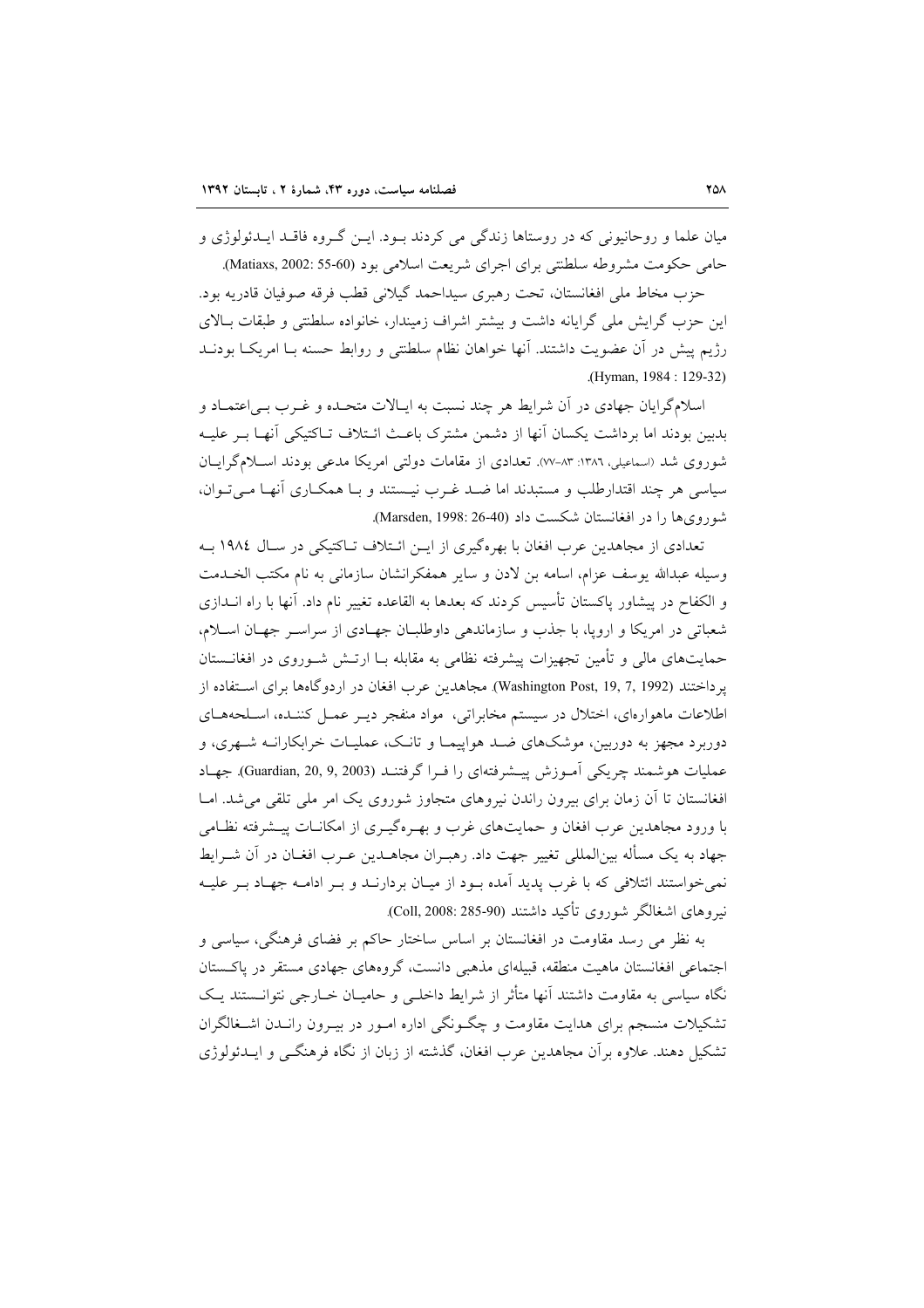هم با خودشان و هم با افغانها همسويي نداشتند بسياري از عربها كه به افغانستان مى رفتنـد به اندیشههای سلفی و وهابی پاینده بودند که با افغـان هـای کـه پیـرو مـذهب حنفـی بودنـد. اختلاف ایدئولوژیک داشتند که به کشمکش و جنگ منجر می شد. این اختلاف دیـدگاههــا بــه چگونگی مقابله با نیروهای دولتی و ارتش شوروی کشیدند. مجاهدین افغان بیشتر به عملیـات دفاعی، چریکی معتقد بودند آنها عملیاتهای خود را بر اساس اصل غافلگیری، ابتکار عمل در مناطق کوهستانی، تنگهها، ارتفاعات مهم و روستاها سازماندهی مـی کردنـد. مجاهــدین عـرب افغان به عملیات تروریستی، بمبگذاری، ترور و عملیات انتحـاری بـا شـورویهـا بــه مقابلــه ير داختند و نگاه آنها به مسأله جهاد بين|لمللي بود.

#### نتىجە

نیروهای جهادی در خلال جهاد دفاعی خود علیه شوروی، دارای نقایص مهمی بودنـد: در مرحله نخست، آنها غافلگیر شده بودند و طرحی برای دفاع نداشتند و از این مهمتر آنکه هـیچ سازمان مناسبی برای دفاع نداشتند. طرحهای نظـامی ویـژه جنـگهـای چریکـی، و تـسلیحات کارآمد مناسب این کار هم در میان نبود که مجموعاً روحیه مبارزمای را فـراهم نمـی کـرد. ایــن عدم آمادگی در سالهای نخست اشـغال افغانـستان آشـكار و انكارناپــذير اسـت. ولـی ورود نیروهای داوطلب عرب افغان، حمایت نظامی ایالات متحده و نیـز حمایـت سیاسـی و معنـوی بین المللی و جهان اسلام سبب شد شرایط مبارزه تغییر کند.

اما همانطور که در مقدمه مقاله ادعا شد، دادهها و توصیفات تاریخی مطـرح در مـتن نـشان میدهد که نیروهای جهادی بومی افغان در سراسر عملیات عقب نشاندن شوروی از افغانستان، مهم تـرين نقـش را داشـتهانـد. در حقيقـت، آشـنايي ايـن نيروهـا بـه شـرايط منطقـه، روحيـه مبارزهجویانه بر همتای آنها و نیز برداشت قوی ملی و مذهبی از تکلیف بیرون کردن اشغالگران از کشور، چیزی است که در وجود نیروهای «عرب افغان» نبوده است. علاوه بـر ایـن، اگرچــه تسلیحات و استراتژیهای جنگی غرب مهم بوده، اما در نهایت، نیروهای جهادی افغـان بودنــد که با بهرهبرداری از این تسلیحات و استراتژیهها، هـدف بیـرون رانـدن اشـغالگران را تحقـق بخشیدند و ارزش نیروهای عرب افغان و تسلیحات و استراتژیهـای جنگـی غـرب در حکـم وجه مكمل اين هدف مي تواند مطرح باشد.

با توجه به بررسی های فراوانی که در زمینه نقش نیروهای عرب افغان و نیز نیروهای غرب صورت گرفته، ارزش تحقیقی مقاله حاضر، کمک بــه فهــم ایــن موضــوع اســت کــه نیروهــای جهادی مهم ترین نقش در اخراج اشغالگران شوروی داشتهاند.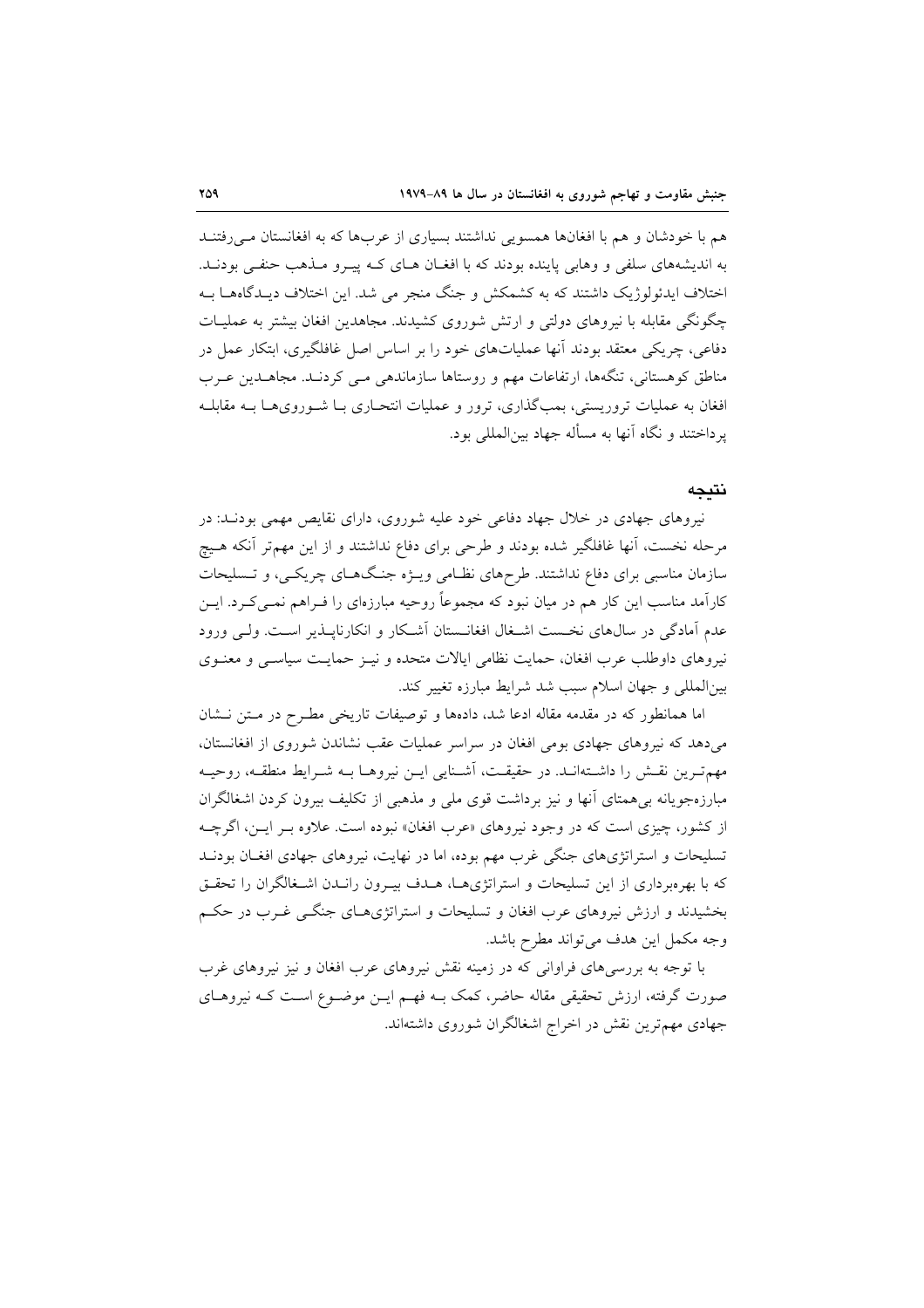## منابع و مآخذ:

#### الف. فارسے:

۱.اّدامک ، لودویگ ، *تاریخ روابط سیاسی افغانستان* ( از زمان امیر عبدالرحمان خان تا استقلال ) ترجمــه علــی محمــد زهمــا، کابل: بنگاه انتشارات میموند، ۱۳٤۹. ٢. امامي، حسام الدين، *افغانستان و ظهور طالبان*، نشر شاب، ١٣٧٨. ٣. تاريخ شفاهي افغانستان (١٩٩٠-١٩٢٠)، به اهتمام صفا اخوان، تهران: انتشارات وزارت خارجه، ١٣٨٩. ٤. حسینی، حسن، *طرح خاورمیانه بزرگ* (القاعده و قاعده دو راهبرد امنیت مل<sub>ی</sub> امریکا). تهران: انتشارات ابرار معاصر، ١٣٨٣. ٥. حق جو ، ميرأقا، *افغانستان و مداخلات خارجي*، قم: انتشارات مجلسي، ١٣٨٠. ٦. خالد، دوران و میشائیل یلی، *اسامه بن لادن و تروریسم جهانی*، ترجمه هومن وطن خواه، تهران: انتشارات کارون، ١٣٨١. ۷. دانش بختیاری، محمدقاسم، ر*یشههای بحران و راه توسعه سیاسی در افغانستان*، تهران: انتشارات نور، ۱۳۷۵. ٨ دتيل ويلهلم، *گذرگاه افغانستان*، ترجمه سيدمحسن محسنيان، مشهد: آستان قدس رضوي، ١٣٦٥.

۹. دهکی، سعید، جنب*ش عبدالصابر افغانستان در دوران صدارت سردار محمد داوودخان* پیشاور: مرکز نشرات، ۱۳۸۵.

۱۰. رشتیا، سیدقاسم، *افغانستان در قرن نوزده*، پیشاور، مرکز نشر ات<sub>ی</sub> میوند، ۱۳۷۷.

۱۱. سیستانی، محمداعظم، *مقدمهای بر کودتای شور و پیامدهای آن در افغانستان*، کابل: اداره دارالنشر افغانستان، ۲۰۰۰.

۱۲. عزیزی، عزیزاحمد، افغانها، *ملتی که دو ابرقدرت را به زانو درآوردند*، کابل: انتشارات اداره دارالنشر افغانستان، ۱۳۷۸.

۱۳. عصمتالهی، محمدهاشم، جري*ان يرشتاب طالبان*، تهران: انتشارات بينالمللي الهدي، ۱۳۷۸.

۱٤. علیزادهموسوی، سیدمهدی، *افغانستان: ریشه یابی و بازخوانی تحولات معاصر*، تهران: انتشارات کیش مهر، ۱۳۸۱.

ه۱. فرخ، سیدمهدی، *کرسی نشین کابل*، به کوشش محمدآصف فکرشا، تهران: موسسه پژوهش مطالعات فرهنگی، ۱۳۷۰.

۱٦. فرهنگ، میرمحمدصدیق، *افغانستان در پنج قرن اخیر*، تهران: انتشارات عرفان، ۱۳۷٤.

١٧. الفستون، استوارت، *افغانستان*، ترجمه محمداَصف فكرت، مشهد: انتشارات يژوهشهاى اسلامى، ١٣٨٨.

۱۸. کارل، رات جنتز، *افغانستان مروری بر نشتمانهایم*، ترجمه سیدمحسن محسنیان، مشهد: آستان قدس رضوی، ۱۳۷۱.

۱۹. لورل، كورنا، *افغانستان*، ترجمه فاطمه شاداب، تهران: ققنوس، ۱۳۸۳.

۲۰. محمود، محمود، ت*اریخ روابط سیاسی ایران و انگلیس در قرن نوزدهم*، تهران: انتشارات اقبال، ۱۳۷۸.

۲۱. موسوی، سیدرسول، *سیاست خارجی ایران و افغانستان: نگاهی به سیاس*ت *جمهـوری اسـلامی ایـران*، تهـران: انتـشارات وزارت امور خارجه، ۱۳۸۹.

۲۲. موسوی، سیدرسول، *نگاه<sub>ی</sub> به عهد سلطنت امانی،* پیشاور: سبا کتابخانه، ۱۳**٦**۳.

ب. خارجي:

- 1. Arnold, Anthony, (1985), Afghanistan, the Soviet Invasion in Perspective, Stanford: Hoover Institution Press
- 2. Carew, Tom, (2000), Jihad! The Secret War in Afghanistan, London: Mainstream Publishing.
- 3. Coll, Steve, (2004), Ghost Wars: the Secret History of the CIA, Afghanistan, and Bin Laden, from the Soviet Invasion to September 10, 2001. New York: Penguin Press.
- 4. Gannon, Kathy, (2005), I Is for Infidel, From Holy War to Holy Terror: 18 Years inside Afghanistan, New York: Public Affairs.
- 5. Gossman, Patricia, (2001), Afghanistan in the Balance, Middle East Report, 221, pp. 8-15.
- 6. Grau, Lester W. and Michael A. Gress, (2002), (editors), The Soviet-Afghan War, How a Superpower Fought and Lost, the Russian General Staff, Kansas: University Press of Kansas.
- 7. Griffin, Michael, (2001), Reaping the Whirlwind, Taliban Movement in Afghanistan, London: Pluto Press.
- 8. Hammond, Thomas T., (1984), Red Flag over Afghanistan, the Communist Coup, the Soviet Invasion, and the Consequences, Boulder, Colorado: Westview Press.